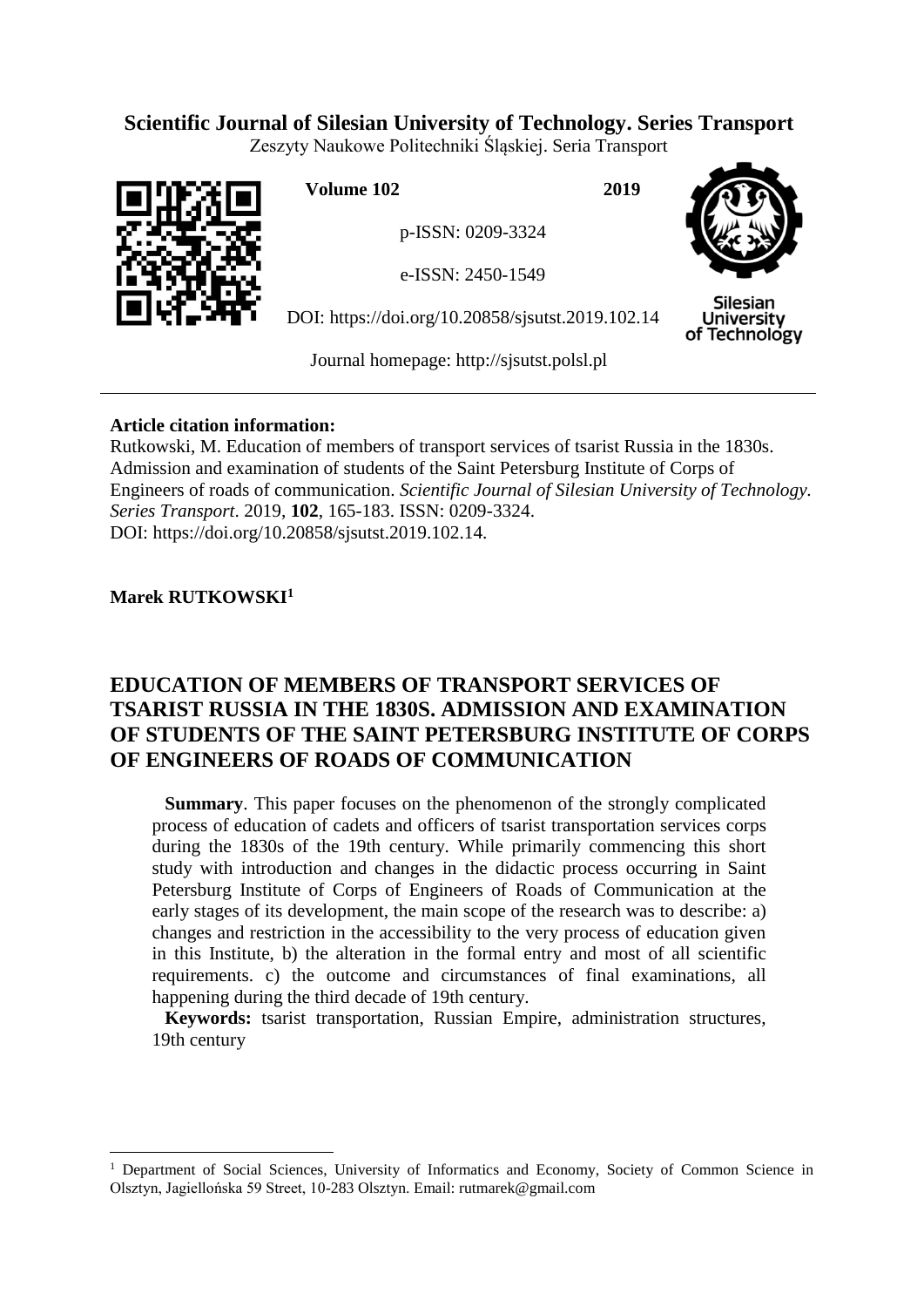#### **1. A SHORT OUTLINE OF CHANGES IN DIDACTIC PROCESS CONDUCTED AT THE INSTITUTE OF CORPS OF ENGINEERS OF ROADS OF COMMUNICATION UNTIL THE BEGINNINGS OF 1830S.**

It was on November 1/13, 1810, when the so-called Institute of Corps of Engineers of Roads of Communication started its formal activity, as the opening of this educational institution took place in the presence of tsarist Chief Director of Roads of Communication, Prince Georg of Oldenburg<sup>2</sup>. At the same time, 30 students were admitted to this institute in order to commence pursuing a three-year teaching course.

The assumption was that after completing the first year of teaching, those of the students who were considered as "worthy of further promotions" received the (military) rank of ensign, after completing the second year of education, they became second lieutenants, in the third year of their studies, they went on to active duty as engineering lieutenants. In the initial period of the Institute's activity, the number of subjects taught there was not very staggering. First of all, they taught at the St. Petersburg Road and Engineering School: a) the foundations of "elementary mathematics", b) rules for drawing of plans, c) descriptive geometry, d) "shadow theory", e) statistics, f) rules for the construction of vaults, g) basics of drawing, and finally, h) rules for "breaking of stones".

After a short period of time, it turned out that the whole lecture course prepared in this capacity did not meet the specific requirements, imposed on the then Russian road construction process, their infrastructure, guidance as well as supervision rules. In this connection, the following lectures were added to the original basic teaching programme: a) "integral calculi", b) differential calculi, c) the practice of applying of descriptive geometry, d) dynamics, e) construction, f) physics, g) chemistry, h) mineralogy, and i) science of fortifications. The changes introduced, of course, resulted in the fact that the current threeyear course of study was transformed into a four-year training system. The students themselves were divided into four "sections" (in other words: "brigades"); a) the first "section" included second lieutenants (French: sou-lieutenents), b) all ensigns (French: enseignes) were enrolled in the second "brigade", c) the students of the first year (French:eléves) were included in the third "section", and finally d) to the fourth "brigade" the whole of second grade students were included (French: surnuméraires)<sup>3</sup>.

Later on, namely in 1822, the general course of teachings at the Institute of Corps of Engineers of Roads of Communication was extended to include lectures; a) "on carpentry", b) "on drawing cards/plans", c) "gnomony" [gnomoniké téchne], d) applied mechanics, e) general construction, f) beginnings of tactics, g) science of artillery, and finally (h) science of strategy. Starting from 1824, students of the Institute who did not possess officer degrees (namely: cadets) were living obligatory in the campus of the university. Initially, the number of such cadets was 72. Out of the whole number of them, 40 individuals received government

<sup>2</sup> A.M. Larionov, *History of the Institute of Engineers of Roads of Communication of Imperator Alexander I for first one hundred years of its existence. Saint Petersburg: Printing House of Ju. N. Erlich*, 1910, p. 29; S.M. Zitkov, *Institute of Engineers of Roads of Communication of Imperator Alexander I. A Historical sketch.* Saint Petersburg: Printing House of Ministry of Roads of Communication, 1899, p. 10-11; E.M. Sokolovskij, *Fifty years of the Institute of Corps of Engineers of Roads of Communication. A historical sketch.* Saint Petersburg: Printing House of Commercial House S. Strugovscikov, G. Pohitonov, N. Vodov and Co. 1859, p. 4.

<sup>3</sup> A. de Krusenstern, *An outline of the system, progress and state of public enlightenment in Russia. Composed from official documents. Translated into Polish by Karol Jerzmanowski.* Warsaw: S. Olgerbrand, 1838, p. 347- 348; E. Sokolovskij, *Fifty years of the Institute of Corps of Engineers of Roads of Communication. A historical sketch.* Saint Petersburg: Printing House of Commercial House S. Strugovscikov, G. Pohitonov, N. Vodov and Co., p. 11.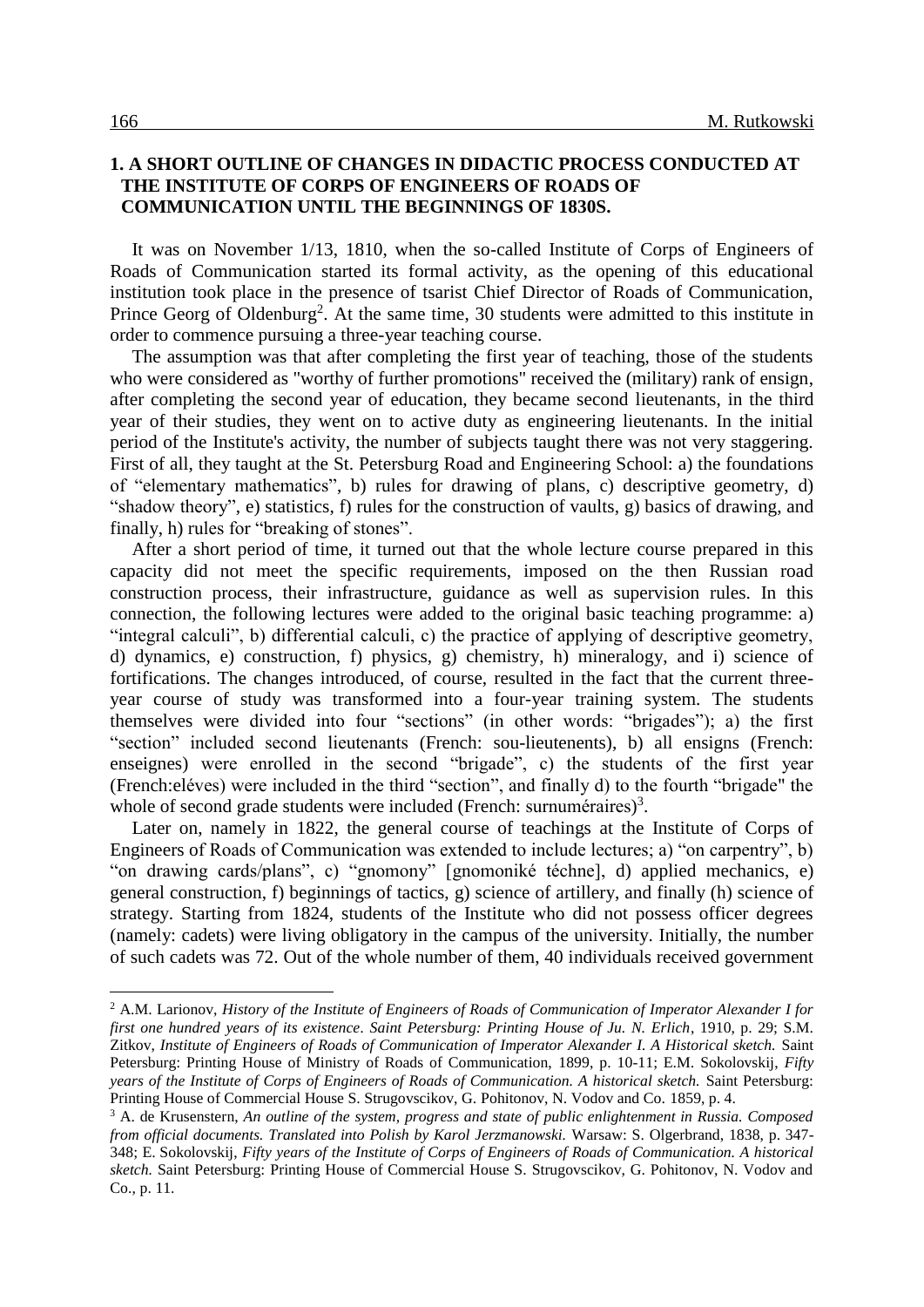scholarships, and the remaining 32 people paid for themselves the costs of their education, maintenance, etc. The latter were called so-called "pension students".

Then a new category of students soon appeared in St. Petersburg's Road Institute. The reason for it was that within the tsarist Communication Corps was then created a separate section, which received the name of "a branch of military builders". For the creation of a new category of persons who were counted among members of the Corps of Engineers of Roads of Communication, stood a sort of pressing need for active use in the conduction of actual road construction process even the "learners", who were still studying as future-to-be transportation officers. They were those officers who were "not so much advanced in the teachings, as persons still studying /…/, [but who] could usefully be used to carry out works and constructions".

In view of the above, in the early 1820s, one more transportation school was established in St. Petersburg, teaching in a way of two-year course study, the future employees of Russian road engineering services. This institution was called the School of Builders. Originally, it was agreed to accept into a new teaching unit a 100 students, who having graduated from this university, received the (military) rank of an ensign. To the Institute of Corps of Engineers of Roads of Communication itself, this was initially important as far as the most talented of those ensigns were then given permission to continue their education at the Institute. Of course, having received the ranks of officers, they were permitted at the Institute of Corps of Engineers of Roads of Communication to sit in the class intended for ensigns and after showing proper progress in science, they were directed to an engineering course, where they could learn together with the students (the Institute's officers)<sup>4</sup>.

Subsequently, in 1829, Tsar Nicholas I approved a new law on the Institute of Corps of Engineers of Roads of Communication<sup>5</sup>.

 $2941. -$  I DHA 19. Вы сочатше утвегждвниов Положение Института Корпуса Путей Сообщентя. (\*) І. Цъль заведенія, составъ онаго, пріемъ и распредъление по классамъ.

Fig. 1. The introduction of Tsar Nicholas I's law of 19 June / 1 July 1829 on the Institute of Corps of Engineers of Communication<sup>6</sup>

As a consequence, the Institute of Engineers of Corps of Roads of Communication received a new organisational form at the turn of the twenties and thirties of the nineteenth century, although the university was still under the management of its director, supported by

<sup>4</sup> A. de Krusenstern, *An outline of the system, progress and state of public enlightenment in Russia. Composed from official documents. Translated into Polish by Karol Jerzmanowski.* Warsaw: S. Olgerbrand, 1838, p. 348- 349.

<sup>5</sup> *Full Digest of Laws of the Russian Empire. Second Edition. Saint Petersburg: Printing House of Second Division of His Imperial Majesty's Chancery*, 1829, Tom 4, 1829, Sankt Petersburg, 1830, p. 432-440. 6 Ibidem, p. 432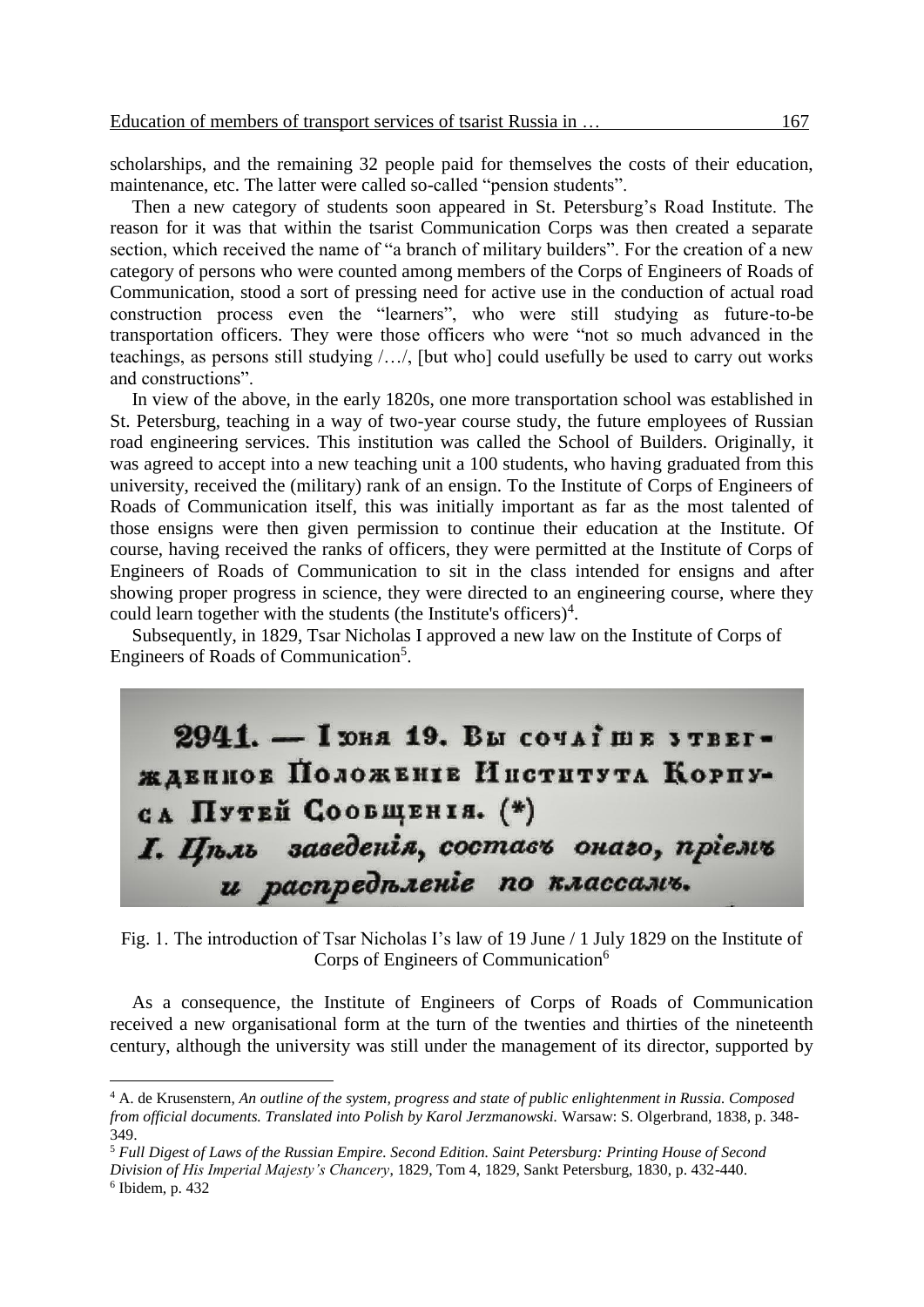two of its direct assistants. One of them was solely responsible for scientific issues only, the other took care for economic issues, as well as for the supervision of any criminal cases at the Institute.

At the time, the teaching corps employed by the Institute consisted essentially of 15 professors. Among them were both the land and water communication officers, and members of the St. Petersburg Academy of Sciences, and "other first-class [science] institutions". The total number of professors had to be increased at that time by 6 auxiliary professors. The overall composition of the teaching staff of the Institute also included 24 so-called "correspondents", officers of the Corps of Engineers of Roads of Communication. At St. Petersburg Road Academy, the following additionary members of teaching staff were still employed; a) head of the workshop, b) people assisting in the construction of models, c) two Russian language teachers, d) two teachers of French language, e) a teacher of military code, f) "instructor of horse riding, drawings and gymnastics"7.

It is extremely important to notice here, that the changes made in the aftermath of introducing of new legal solutions included the process of absorbing the Institute of Corps of Engineers of Roads of Communication, mentioned above, the St. Petersburg School of Builders. It happened that from that point in time within the walls of the transportation university, they automatically became students, who would be encountered as; a) cadets, b) ensigns, and c) officers. At the same time, the structure of the Institute's education system was broadened, extending the curriculum by two new classes, that is, the fifth grade and the sixth grade, which could be considered (for example, by Alexander de Krusenstern) as sort of preparatory classes for commencing proper study. As a result of applying these solutions; a) the cadets were now learning in the fourth, fifth and sixth class of the Institute; b) in the third class 'the sciences was taken" by officer cadets, (c) ensigns learned in the second grade, and d) in the first class "science was learnt" by second lieutenants<sup>8</sup>.

In connection with the introduced organisational changes, and in particular reference to the re-evaluation of the structure of the teaching process itself, the scope of the whole educational programme given at the St. Petersburg Institute of Corps of Engineers of Roads of Communication was substantially changed. Specifically, in the fifth and sixth grades of the Institute the cadets had to learn; a) the basics (grammatical rules) of Russian and French languages, b) universal history, c) geography, d) the basics of mathematics, that is, arithmetic and algebra, e) geometry, and f) calligraphy.

In the fourth grade, the curriculum was of course expanded. It was necessary to learn at this level; a) Russian grammar, b) Russian geography, c) Russian hydrography, d) a set of "mathematical sciences" (including the repetition of the material being already processed and the completion of knowledge in the field of algebra), e) "both sciences of trigonometry", f) ability to use geodetic tools, g) drawing up plans, h) mineralogy, i) analytic geometry, j) descriptive geometry, k) "shadows theory", l) linear perspective, m) the basics of different architectural styles, and finally, n) elementary tactics.

<sup>7</sup> A. de Krusenstern, *An outline of the system, progress and state of public enlightenment in Russia. Composed from official documents. Translated into Polish by Karol Jerzmanowski.* Warsaw: S. Olgerbrand, 1838, p. 350- 351. A.M. Larionov, *History of the Institute of Engineers of Roads of Communication of Imperator Alexander I for first one hundred years of its existence.* Saint Petersburg: Printing House of Ju. N. Erlich, p 87-88. Here one can find detailed data on employed persons.

<sup>8</sup> A. de Krusenstern, *An outline of the system, progress and state of public enlightenment in Russia. Composed from official documents. Translated into Polish by Karol Jerzmanowski.* Warsaw: S. Olgerbrand*,* 1838, p. 348- 349. A.M. Larionov, *History of the Institute of Engineers of Roads of Communication of Imperator Alexander I for first one hundred years of its existence.* Saint Petersburg: Printing House of Ju. N. Erlich, p 85.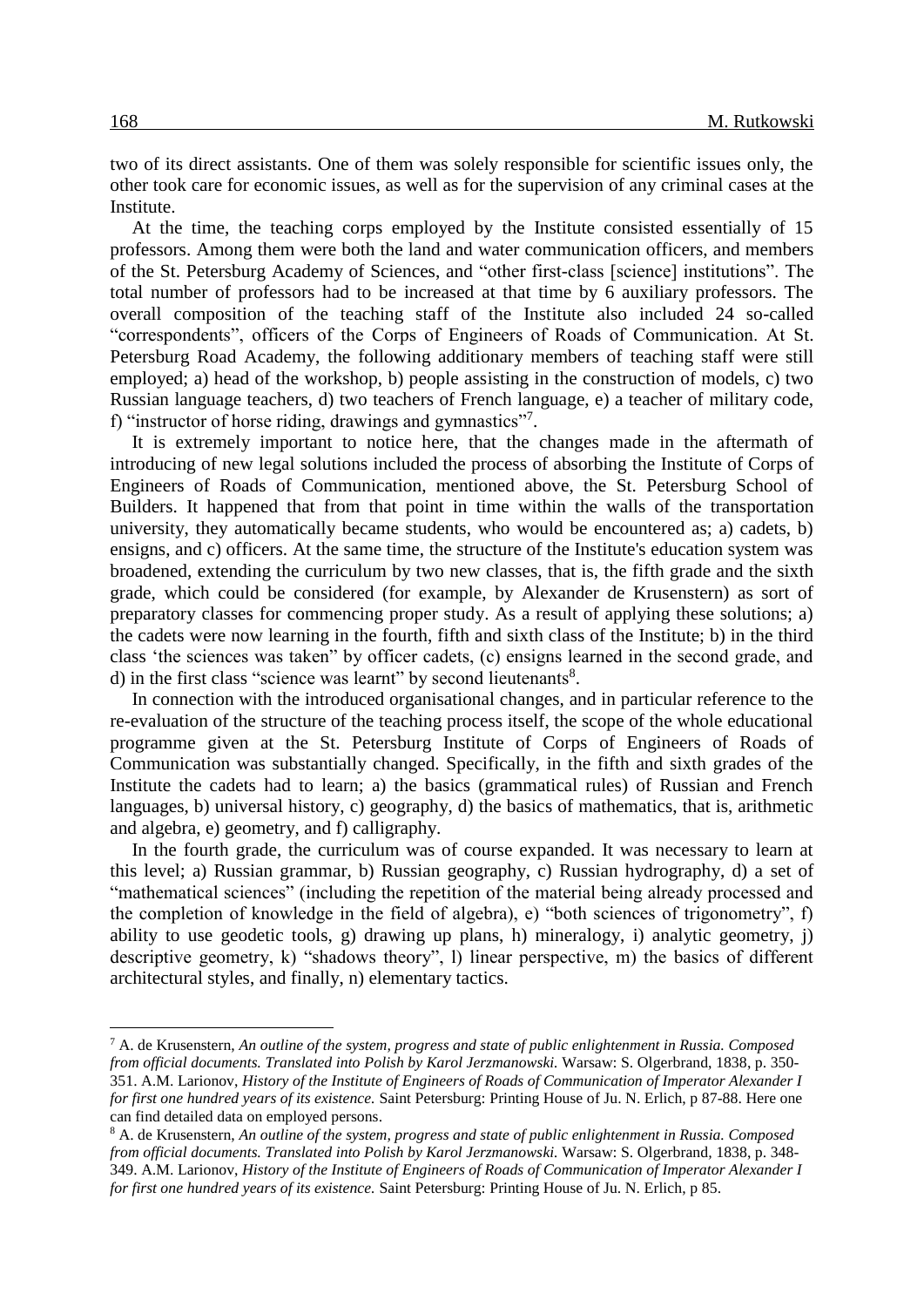During the teaching course in the third grade of the Institute, the following subjects were conducted; a) the military code, b) the basics of French literature, c) "synthetic statistics", d) differential calculus and integral calculus, e) "use of descriptive geometry for hewing stones and carpentry", f) "the first part of the art of the building" (where knowledge of building materials should be mastered), g) "land communications", h) stonework and mural works, i) architecture in the field of "building details", and embellishing edifices decorations, j) drawing, k) "coloring", l) an extended history of Russia, m) statistics of the Russian Empire and n) learning about artillery and field fortifications.

In turn, in the second class, the curriculum included; a) a lecture on the development of French literature, b) mechanics ( whose "science" consisted of analytical lectures in the field of: statistics, hydrostatics, dynamics and hydrodynamics), c) physics, d) "application of descriptive geometry to the mapping system, gnomony, and air perspective", e) "construction of buildings prepared by means of an academic competition", f) the second part of building science (which included: lectures on bridges, water transport, sailing on lakes, sailing on canals), g) science of "permanent fortifications", h) lava drawing, and i) coloured drawing.

The final, first-class of St. Petersburg Institute of Corps of Engineers of Roads of Communication had in its curriculum; a) "mastering of the official style correspondence", b) lecture on "world system and higher geodesy", b) strategy, c) history and literature in the field of "skills", d) "collection of art of all kinds of building", e) applied mechanics, f) chemistry, g) mineralogy, and finally, h) creating projects (and their detailed descriptions) in the field of: civil architecture, road architecture, canal architecture, hydraulic works, and machine construction.

In addition, during the studies at the Institute it was obligatory to learn horse riding and gymnastics, as well as perform regular military exercises. The Institute's teaching programme apparently included some religious issues. For cadets and officer cadets, "the principles of religion and Christian morality" were lectured by three different clergymen, representing "Russian-Greek" (Orthodox), Roman Catholic and Protestant faiths. Finally, it should be noted here that the general process of "physical and moral education" of all the students of the Institute was consistent with the principles in force in all tsarist cadets corporations<sup>9</sup>.

At the turn of the twenties and thirties of the nineteenth century, approximately 250 pupils studied at the St. Petersburg Institute of Engineers of Roads of Communication, of course, these data have changed periodically. And so, in 1829, there was a total number of 240 students of the Institute, of which 160 were sponsored by the state, and 80 received education at their own expense<sup>10</sup>. In turn, Krusenstern gave in his publication from the epoch that (apparently during another university year) 265 of students of road engineering were studying there. 160 of these people received education at the expense of the state, while 105 more people studied, covering all their expenses in the amount of 1,200 rubles a year (including tuition) from their own funds. These data indicate, however, that at least the number of Institute students supported wholly by the state, that is, 160 persons, remained unchanged in this period. It should also be remembered that every year the Russian State Treasury allocated 192 thousand rubles to the maintenance of the St. Petersburg Transportation Academy<sup>11</sup>.

<sup>9</sup> A. de Krusenstern, *An outline of the system, progress and state of public enlightenment in Russia. Composed from official documents. Translated into Polish by Karol Jerzmanowski.* Warsaw: S. Olgerbrand, 1838, p. 350- 352.

<sup>10</sup> A.M. Larionov, *History of the Institute of Engineers of Roads of Communication of Imperator Alexander I for first one hundred years of its existence.* Saint Petersburg: Printing House of Ju. N. Erlich, p. 85.

<sup>&</sup>lt;sup>11</sup> A. de Krusenstern, An outline of the system, progress and state of public enlightenment in Russia. Composed *from official documents. Translated into Polish by Karol Jerzmanowski.* Warsaw: S. Olgerbrand, 1838, p. 352; E. Sokolovskij, *Fifty years of the Institute of Corps of Engineers of Roads of Communication. A historical*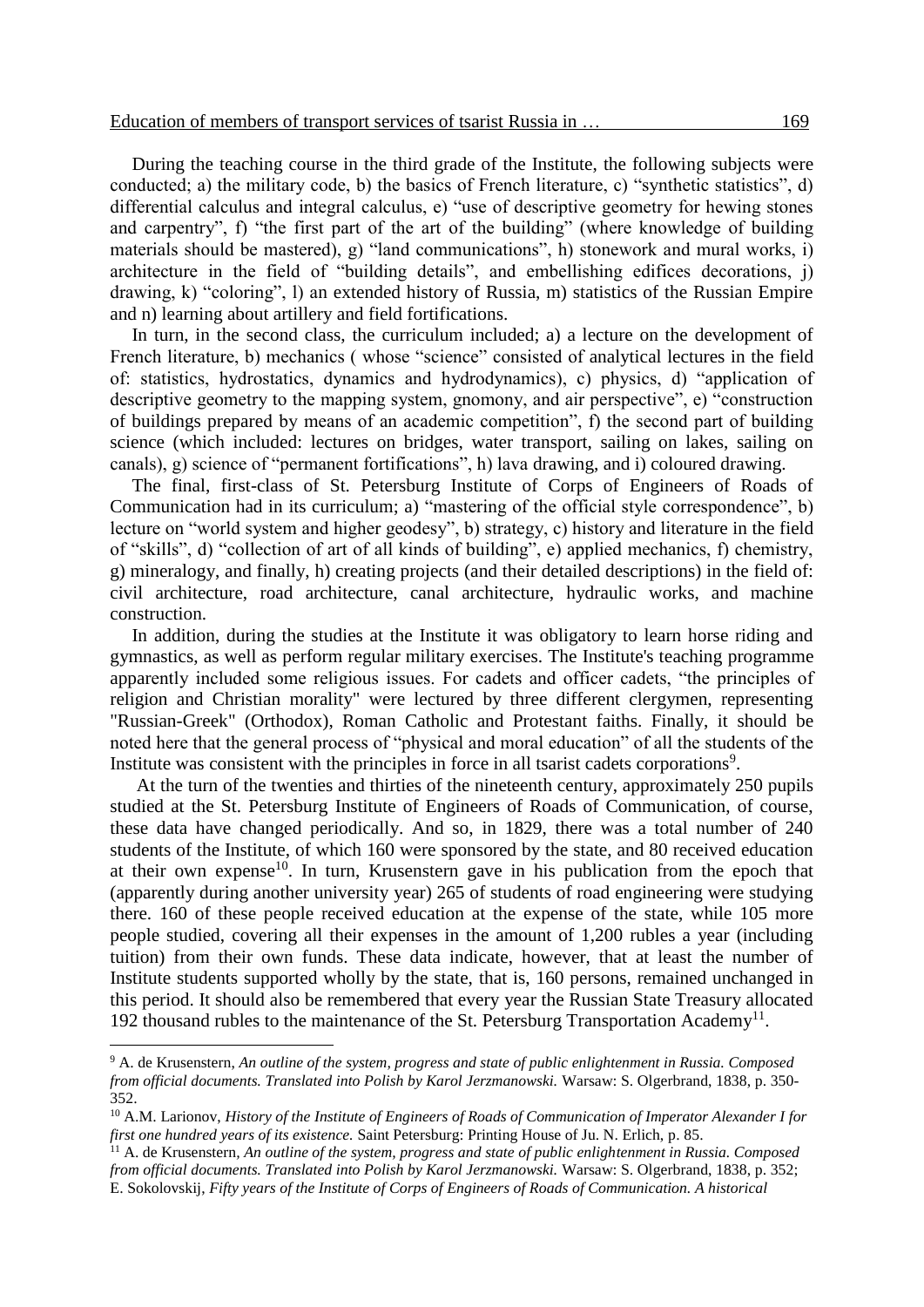### **2. CHANGES IN ACCESS TO EDUCATION AT THE INSTITUTE OF ENGINEERS OF ROADS OF COMMUNICATION INTRODUCED IN THE EARLY 1830S.**

Although in the 1830s, the internal structure of the Institute and its general way of governance did not change profoundly (perhaps except the shift in the position of its director, General-Lieutenant Bazen, who resigned from his position on September 5 /17 September,  $1835$ <sup>12</sup>, this period marked the appearance of a whole range of extremely important decisions regarding the recruitment of candidates for the tsarist Institute of Corps of Engineers of Roads of Communications. The first of these was the introduction of two significant personal restrictions in the accessibility to the learning process at this Institute. Thus, at the request of the managing chief of the Department of Roads of Communication and Public Edifices, Carl Wilhelm von Toll (who embraced this position on October  $1/13$ ,  $1833<sup>13</sup>$ ), as well as on the basis of the opinion given by the St. Petersburg Committee of Ministers, dated as of January 16/28 and January 30 / February 11, 1834, Tsar Nicholas I decided to change some of the solutions in these matters, basing on the existing laws. In this case, it was about; a) the law on clerks from October 14/26, 1827, and b) the Act on the Institute of Corps of Engineers of Roads of Communication itself, approved by Nicholas I on June 19/July 1, 1829, and then published by the decision of the Governing Senate, dated as of September 1/13, 1829<sup>14</sup>.

On the basis of the unitary monarch's decision, therefore, only the sons of Russian merchants belonging to the so-called most important First Merchant Guild for at least the uninterrupted period of the twelve preceding years were now entitled to enrol on the list of students of this Institute (in other words, it meant that sons of other merchants, etc., were automatically deprived of their right to study there). Furthermore, their education process itself had to be paid in principle, from private sources only, which of course excluded any state subsidy in their cases. On the other hand, it was much more important to introduce, simultaneously, a categorical ban on allowing foreigners to the St Petersburg Transportation Institute, who "henceforth neither with the financial support of the state nor at their own expense, had to be admitted [to the Institute]". After being accepted by Tsar on January 30/February 11, 1834, the formal law in these matters has been issued by the 1st Department of Governing Senate on February 20/March 4, 1834<sup>15</sup>.

However, not all of the regulations on accessibility to the teaching process at the St. Petersburg Communication Institute issued at that time were strictly restrictive in nature. It should be noted, though, that on November 27/December 9, 1836, the Russian Governing Senate issued an ordinance, under which it was decided to give access to the Corps of Roads of Communication for the sons of persons possessing the right to hereditary nobility, obtained thanks to their participation in the tsarist administration structure, while having the high official ranks. Now they were able to join the Corps of Engineers of Roads of

*sketch.* Saint Petersburg: Printing House of Commercial House S. Strugovscikov, G. Pohitonov, N. Vodov and Co., p. 11. The Author writes here, that the actual number of all students at this time should have been estimated as 240 persons.

<sup>12</sup> E. Sokolovskij, *Fifty years of the Institute of Corps of Engineers of Roads of Communication. A historical sketch.* Saint Petersburg: Printing House of Commercial House S. Strugovscikov, G. Pohitonov, N. Vodov and Co., p. 41-42.

<sup>13</sup> A.M. Larionov, *History of the Institute of Engineers of Roads of Communication of Imperator Alexander I for first one hundred years of its existence.* Saint Petersburg: Printing House of Ju. N. Erlich, p. 93.

<sup>14</sup> *Full Digest of Laws of the Russian Empire. Second Edition. Saint Petersburg: Printing House of Second Division of His Imperial Majesty's Chancery*, Tom 4, 1829, Sankt Petersburg, 1830, p. 432-440.

<sup>15</sup> *Petersburg Weekly. Official Gazette of Kingdom of Poland*, no 18, 9/21 March, 1834, p. 108.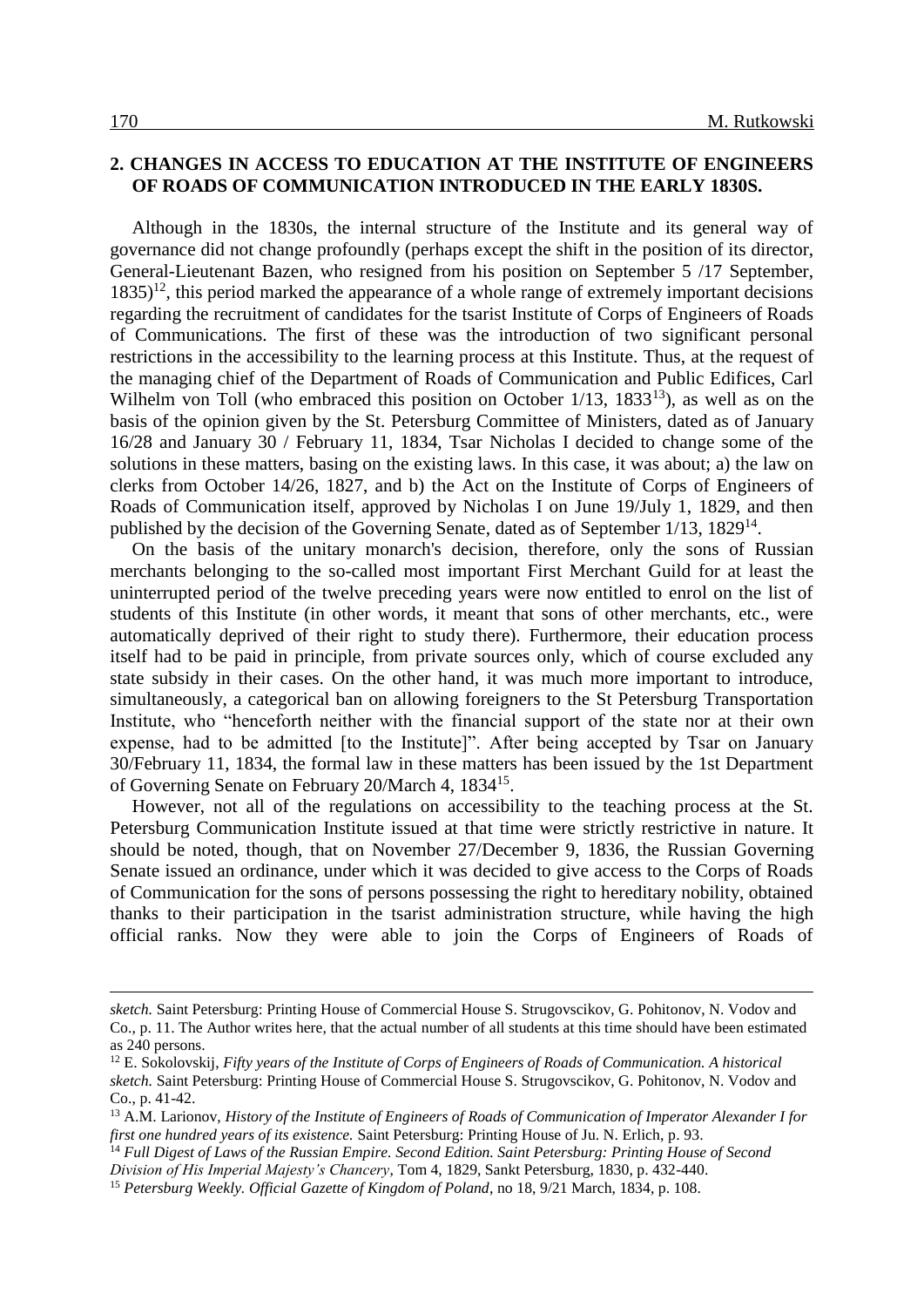Communications, holding the rights of "volunteers or freelancers"<sup>16</sup>. Such a possibility, of course, also assumed the right to study at the St. Petersburg Institute of Corps of Engineers of Roads of Communication

> 6764. - Января 30. Высочайше утвержденное Положение Комитета Минист-РОВЪ, ОБЪЯВЛЕННОЕ СЕНАТОМЪ 20 ФЕВРАЛЯ. -О дозволении прієма дътей купцовъ 1-й гильдіи, состоявших в въ оной болье 12 льть сряду, въ число кадетъ Института Корпуса Путей Сообщенія, и о непринятии вовсе иностранцевъ.

> Правительствующий Сенатъ слушали рапортъ Г. Главноуправляющаго Путей Сообщенія и Публичныхъ Зданій, что Вы сочайше утвержденнаго въ 19-й день Іюня 1829 года (2941) Положенія Института Корпуса Путей Сообщенія § 4 определено: принимать въ число кадетъ онаго, между прочими, имеющихъ право вольноопределяющихся, къ разряду коихъ, на осиовавів существующихъ постановленій, принадлежать и ипостранцы, равно какъ дети купцовъ 1-й и 2-й гильдій. Принимая сіе въ соображеніе и имея въ виду, что Высочайше утвержденнымъ 14 Октября 1827 года (1469) Положениемъ о канцелярскихъ служителяхъ Гражданскаго ведом-

Fig. 2. The legal proposal of the Russian Committee of Ministers regarding restriction of admission to the Institute of Corps of Road of communications, approved by Nicholas I on January 30/February 11, 1834 and then made available to the public based on the ruling made by the First Department of the Governing Senate on February 20/March 4, 1834 (the first verses) $^{17}$ 

<sup>16</sup> *Petersburg Weekly. Official Gazette of Kingdom of Poland,* no 97, 15/27 December 1836, p. 577.

<sup>17</sup> *Full Digest of Laws of the Russian Empire. Second Edition. Saint Petersburg: Printing House of Second Division of His Imperial Majesty's Chancery,* Tom 9, 1834, Sankt Petersburg, 1835, p. 99.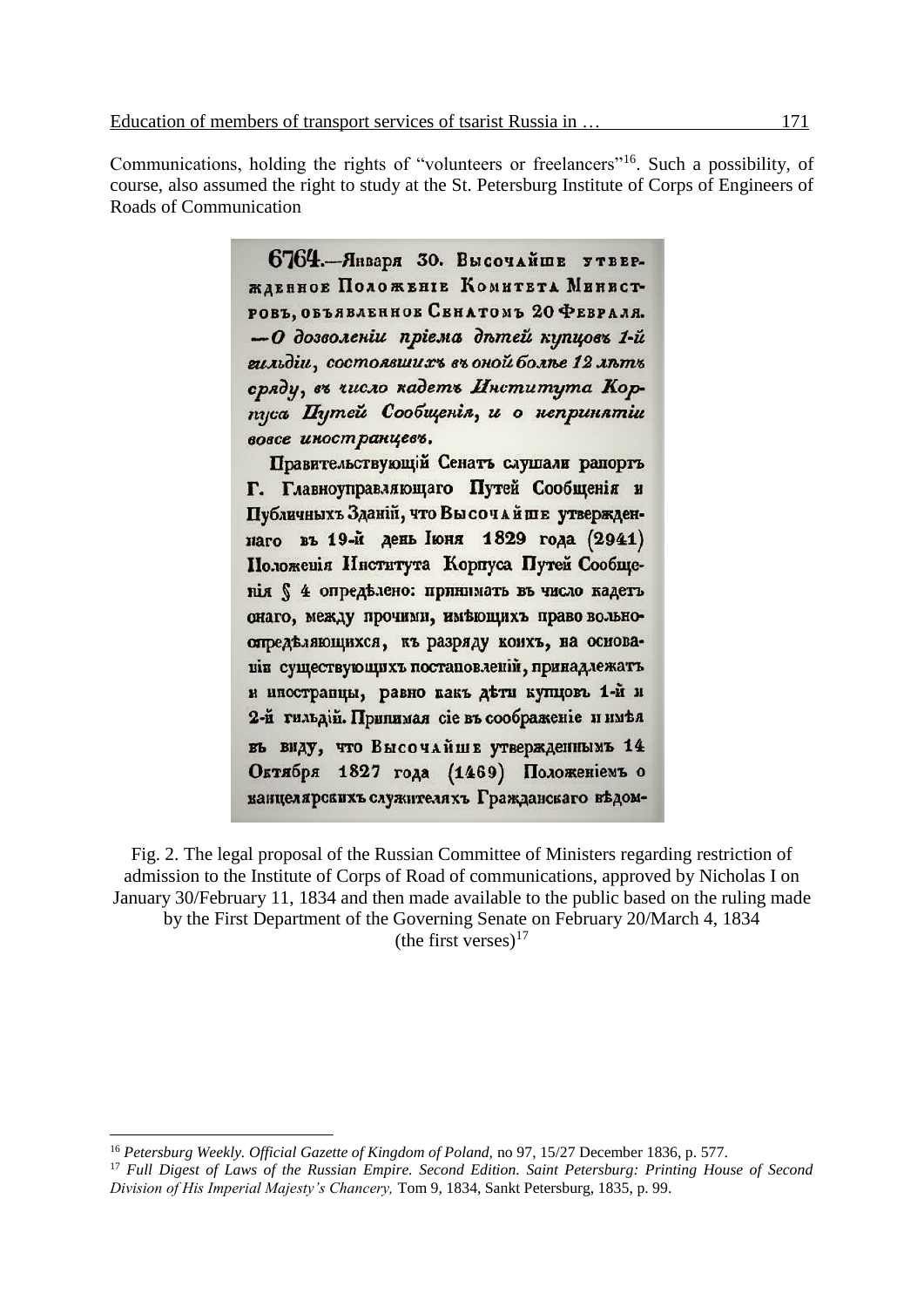### **3. RULES FOR ADMITTING STUDENTS "AT TREASURY EXPANSE" TO THE INSTITUTE OF CORPS OF ENGINEERS OF ROADS OF COMMUNICATION IN SAINT PETERSBURG, ANNOUNCED IN 1834 AND 1835.**

The state authorities usually publicly announced the conditions to be met by candidates in order to be allowed entry into the ranks of students of the St. Petersburg Institute of Corps of Engineers of Roads of Communication<sup>18</sup>. In the 1830s, some announcements were still distributed in the Russian Empire, as well as on the territory of Vienna Congress Kingdom of Poland, later crushed and conquered by the Tsardom in Russian-Polish war of 1831. And so, in the middle of April 1834, such issued by the Institute announcements, regarding the possibility of becoming a student of this academy by acquiring a state scholarship, appeared in the press (in short form).

The date of the anticipated exam was set for the day of May 15/27, 1834. At the same time, the announcement issued in the spring of 1834 by the Institute of Corps of Engineers of Roads of Communication contained a detailed description of the conditions for admission into the school. The primary organisational provisions of this teaching unit, finally approved by virtue of the decision of Alexander I of June 19/31, 1820, were regarded as the guiding principle, from which it was clear that in the Institute cadets were accepted annually. However, in order to gain full admission, one had to first go through the one-year preparatory course.

The obvious boundary condition for obtaining the right to enter the Institute as a cadet was to be in the age group of at least 14 and 18 years old, being at the same time of "healthy complexion [of skin]". Each candidate had to pass in the so-called "Institute conference" area, an appropriate exam, prepared to check his actual "scientific knowledge". In addition, it was argued that young boys/men joining the Institute were expected to have relevant knowledge in the fields of; a) (Christian) religion, "according to their faith", b) grammar of the Russian language, c) grammar of the French language, d) universal history, and e) general geography. In particular, an emphasis was put on the knowledge of Russian history and geography as well as of arithmetic and drawing.

In the spring of 1834, it was identified in great detail, the social categories from which the candidates for the cadets of the transport services may come. Hence, it turned out that first of all (which was nevertheless quite obvious) were accepted into the Institute children of nobility, staff officers and senior officers, and people with the right to free admission to universities. In the latter case, however, a restriction was introduced relating to the exclusion from the privilege of children of merchants belonging to the 2nd Guild as well as of foreigners. It was due to the fact that, under the two decisions of the St. Petersburg Committee of Ministers, representatives of both groups could no longer join the Institute ( see text above $)^{19}$ .

There were differences in the scope of the necessary documentation required for joining the St. Petersburg Transport Scientific Institution.

Firstly, on the basis of the implementation of the provisions of the Russian State Council, then confirmed by Nicholas on February 6/18, 1828, the nobility children had to provide copies of the "Nobility Deduction Units" protocols, on the basis of which they were recognised as nobles ("dvorianie"). On the other hand were; a) sons of staff officers and

<sup>&</sup>lt;sup>18</sup> Fine example of printing of such a conditions would be the booklet published by Institute of Corps of Engineers of Roads of Communication in 1824 would be bilingual: *Exam program for cadets of the Institute of Corps of Engineers of Roads of Communications 1824.* Saint Petersburg: Printing House of the Imperial Academy of Sciences, Sankt Petersburg 1824, p. 1-101.

<sup>19</sup> *Petersburg Weekly. Official Gazette of Kingdom of Poland*, no 26 z 6/18 April, 1834, p. 155.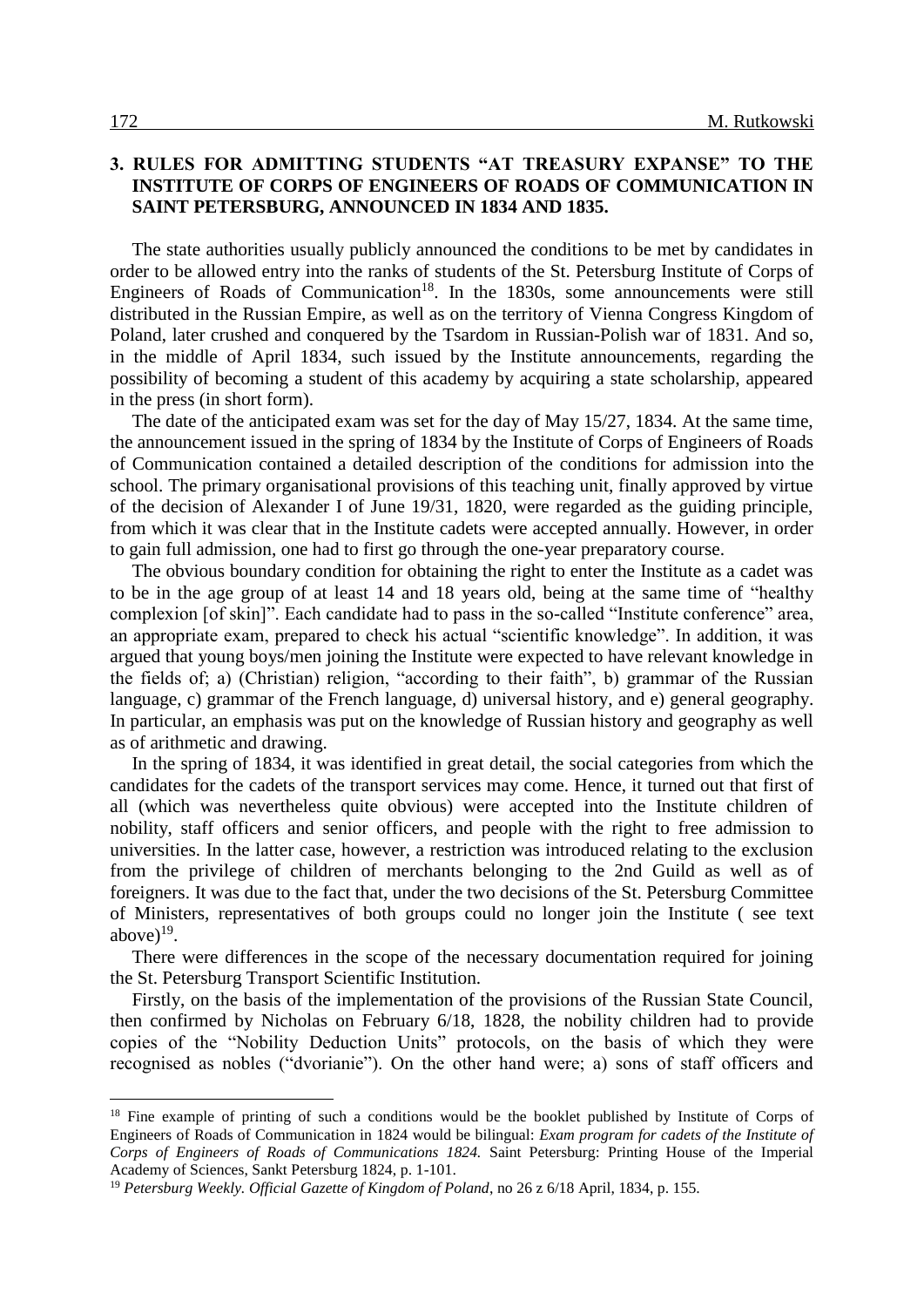senior officers coming from the nobility, whose fathers served in the army and on their own request were dismissed, and b) sons of officials of ranks or classes appropriate to the officer's ranks in the army, should have to submit their father's passports. In such a passport, there must have been written a precise description of their service, of course, signed by the military or civilian authorities under which their fathers served. In turn, the children of fathers still performing their duties as staff officers and senior officers and their respective civil servants were obliged to submit descriptions of the service of their fathers, signed by their "present" superiors. It was a permanent rule that it was always necessary to submit together with other documents, the baptism certificates signed by the right consistory.

Secondly, the Institute's authorities analysed in detail and made public the arrangements for admission to study at the St. Petersburg School of Transport for children of persons with the right to free admission to all of the Russian schools/colleges. First of all, it was about the youth of fathers who have the only so-called personal (that is, attached to a specific individual) nobility. Namely, this concerned primarily and mainly, the sons of senior officers who did not come from the nobility, and who did not acquire their rank while serving in their own regiments, but who finally received it while resigning from their post in the Active Army. At the same time, quite similar or identical situation concerned the children of these senior officers, who "had got this rank during their activity in civil service /…/ but not from the military service". According to the sentence expressed by the Russian Council of State, then further confirmed by Nicholas I on February 6/18, 1828, these categories of candidates should have submitted identical evidence similar to those provided for the children of the "standard" senior officers. Also in these cases, of course, there was the pressing need to provide baptism records.

Thirdly, the announcement of the conditions for joining the Institute Corps of Engineers of Roads of Communication examined in detail, the rights of children of the clergy of different rites. It was indicated then that - in accordance with the laws of May 3/15, 1818; June 25 / July 7, 1827, as well as of January 26/February 8 and December 14/26, 1829; a) sons of the Orthodox (in the original "Greek-Russian faith") priests and deacons, b) children of Protestant pastors, c) the sons of priests and deacons of the Uniate Church (that is, of the Eastern Catholic Church on the territory of the former Polish-Lithuanian Commonwealth, accepting the supremacy of Sedes Apostolica Romana), and finally d) male children of clergy of Armenian Church were all obliged to submit certificates issued by local clergy authorities, allowing them to enter the public service. In addition, these clergy sons were forced to submit graduation certificates from at least the "middle section" of the seminar.Additionally, it was necessary to prove that these prospective transportation students were not released from further seminary education because of any kind of "flaws". Finally, it was fitting to deliver their birth certificates, confirming that they were born at a time when their fathers had already been ordained. In turn, the children of male Protestant pastors had to submit, issued by the Council of Livonian and Estonian Affairs, confirmation of lack of obstacles in accepting them to the transport services of the Russian state.

The legislation, moreover, introduced partly similar restrictions of a general nature. Thus, candidates to the Institute were reminded of the principle that was previously introduced by the Act of December 5/17, 1802, on the basis on which there were entitled to free admission to study; a) university students (so-called "academics"), b) graduates of the Imperial Academy of Fine Arts in St. Petersburg, as well as c) alumni of all scientific institutions of the Empire with a special privilege status, but only if they were able to submit certificates of completion of acquired so far sciences and all the rights acquired for this reason.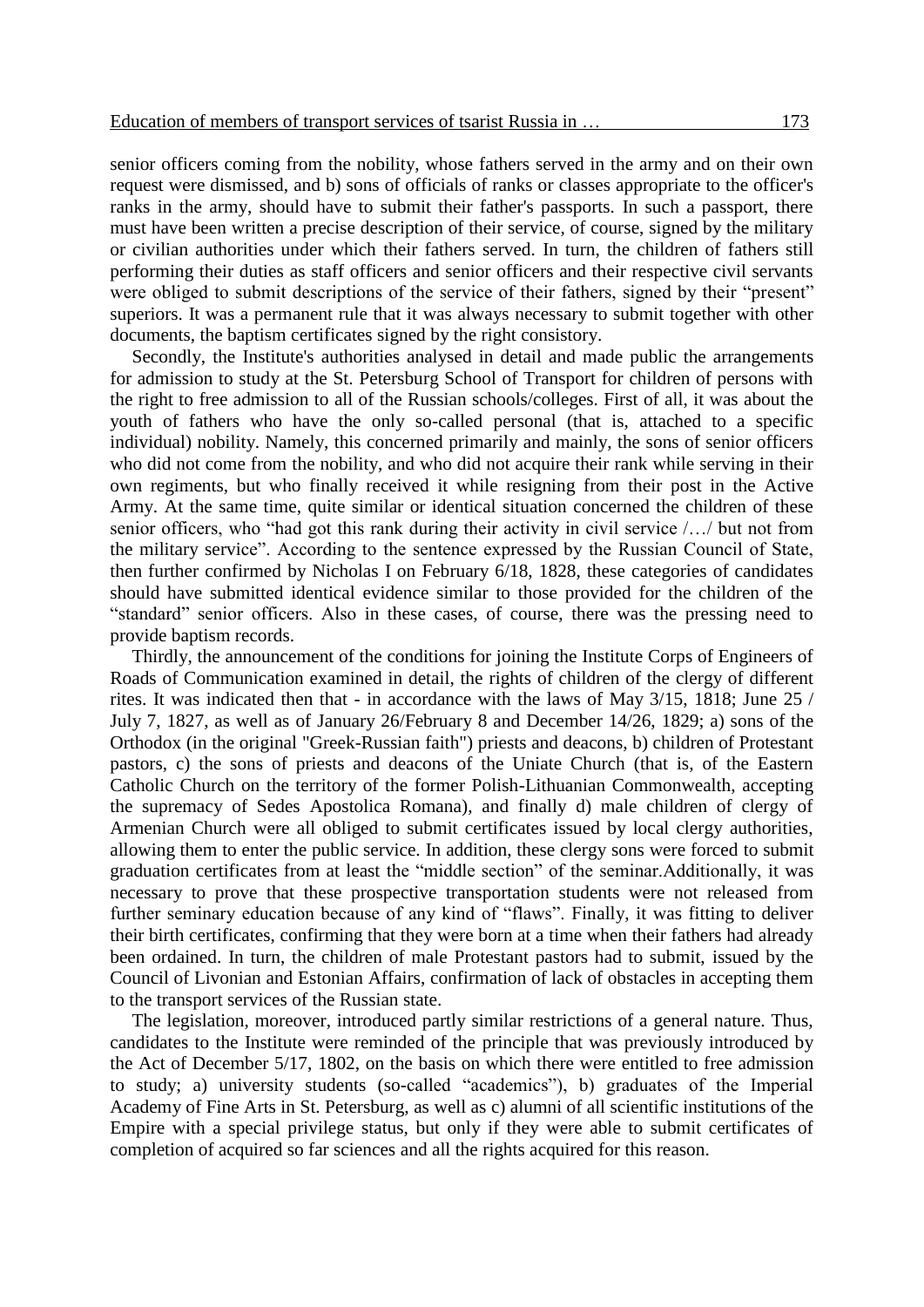Because, finally, according to the new regulations, only those children of merchants whose fathers had been in the 1st Guild for at least 12 years were allowed to enter the Institute of Corps of Engineers of Roads of Communication, moreover, they had to submit the relevant certificates from the city councils and magistrates. These certificates were not only meant to concern their fathers but should also include the consent of the local merchant trade union to exempt those candidates to study at the Institute from the obligation to perform military service, the usual duration at the time was 25 years. Such credentials were also to confirm the payment of tax for them. Another requirement imposed on the children of merchants was the necessity to present written by their consistory their "full-fledged" (that is, given in a legitimate way) births<sup>20</sup>.

Here it is worth noting that candidates wishing to join the Institute by paying their tuition themselves, were obliged to pay for half-yearly education fee in advance (600 rubles). In addition, a kind of warranty, signed by several "trustworthy" citizens permanently residing in St. Petersburg, must have been provided in such cases. Such an attestation had to include an annotation about ensuring a successive payment of tuition fees, which would be the responsibility of the guarantors themselves.

It was a general rule that each candidate, joining the Institute of Engineers of Corps of Roads of Communication under the age of 17, should have attached to his application a sort of confirmation (the so-called "attestat") issued by a scholarly institution, school or private tutor, informing where and what he has taught accurately so far. Such attestation was accompanied by a certificate of "good condition of his manners and behaviour". In the case of people who were 18 years old, the candidates in question were obliged to deliver an issued certificate by the local civil governor of their "conduct" for the duration of their stay in the place where they had previously lived. The way they behaved had to be "advantageous" (worthy of recommendation or praise), and any of the future students of the communication routes could not be "censored" (suspect) for any wrongdoing. In addition, candidates were required to provide a certificate of vaccination against smallpox. What was also needed was a certificate of civil authority about having or not, by the candidate himself or his parents of any immovable property, that is, "estates or houses". It was evident that the records, prepared in foreign languages, as well as the official documents of "diligence", had to be sent along with the appropriate translation into Russian. Such a translation had to be certified in an official form $^{21}$ .

Parents, relatives or guardians directly send their applications for admission of young prospective students to the Corps of Engineers of Roads of Communications to the director of the Institute, even if these letters were formally addressed to the Tsar, himself (sic). Parents who applied for admission of their sons to the Institute at the whole expense of the state, nonetheless should have brought them (in the original "get them transported") to St. Petersburg headquarters of the Institute, in order to allow them to participate in conducting the entrance examination within the university buildings. Among the different lines of the announcement at stake, one could find a very specific statement, as there was placed in the following part of a script, information referring to rather an imprecise limitation of the number of people accepted at the time to the Institute. In fact, from among the young people coming for such an examination, only as many students could enter the St. Petersburg Transportation School walls as there were vacancies available at the given time. Of course, this unsteady number of vacancies could depend on many changing and in principle, arbitrary conditions.

<sup>20</sup> *Petersburg Weekly. Official Gazette of Kingdom of Poland*, no 26 z 6/18 April 1834, p. 155.

<sup>&</sup>lt;sup>21</sup> Ibidem, p.  $155-156$ .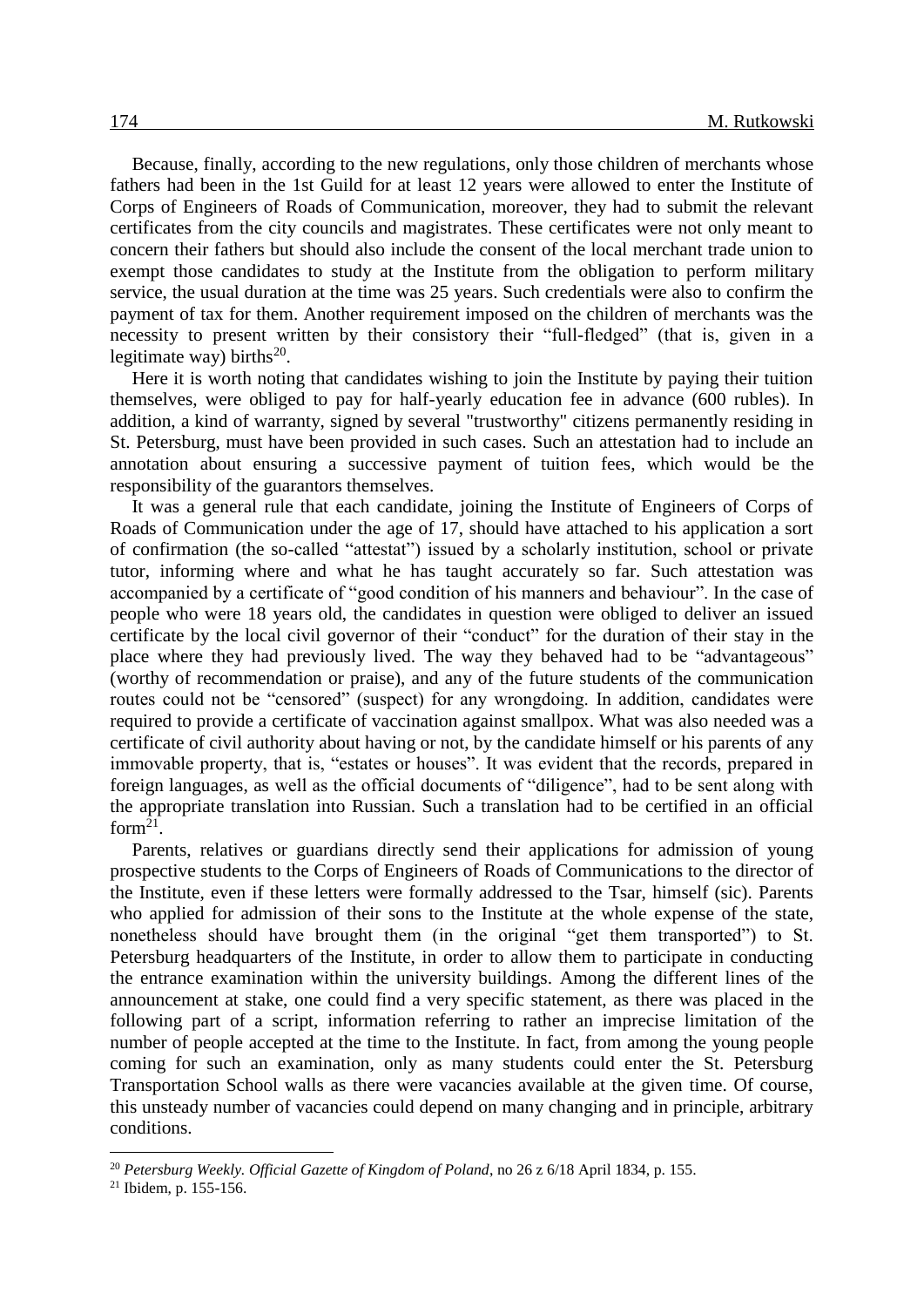Actually, the decisive factor (at least formally) of admission to the ranks of the Institute's students was the very result of a comprehensive examination carried out on all of the required subjects, which meant that there were accepted "not differently than on the basis of obtaining the majority of points in the exam".

Some exceptional situations were anticipated here. And so, prospective candidate receiving good results on the exam, and fulfilling any other additional requirements of a prospective student who, however, due to the lack of adequate vacancies did not enter the group of students of the Institute of Corps of Engineers of Roads of Communication in the given year, at the same time acquired automatically the right to free access to this university before all other persons trying to enter the following year. However, this could only happen "after being proved on the second exam that the [given candidate] would have potentially made [in the meantime] bigger progress, and therefore can enter the higher class than he could have possibly entered the previous year".

Finally, the ordinance of mid-April 1834 indicated that a student upon completing the whole of his "scientific courses", which at the time meant the awarding of the rank of lieutenant in the Corps of the Engineers of Roads of Transportation, could be transferred to the civil service, holding rights to the rank available in state civil administration, granted normally and usually to students ending typical university education. Another indication of a legal caveat (written in the article no 12. of the regulation described here) was the statement about the inalienable need for extending by graduates, completing educational courses at the Institute of Corps of Roads of Communication on the principle of obtaining of a government scholarship, at least ten years of work done "under the knowledge of the Corps". The only acceptable derogation was the discovery of the graduate with a non-cured disease<sup>22</sup>.

Also in the following year of 1835, specific regulations were announced, defining the rules for joining the initial verification for membership itself at the St. Petersburg Institute of Engineers of Corps of Roads of Communication<sup>23</sup>. So similarly as in the previous year, - in accordance with the announcements published in the official press, the authorities of Institute gave the general public the possibility of getting knowledge on the conditions of entering into this scientific institution for a number of new cadets.

The deadline for sending applications along with the necessary documents was fixed for May 15/27 1835, and the date of the examination was set at June 1/13 of the same year. Of course, those candidates, who possibly would send their applications after the deadline, could not take the verification exam in the given year $^{24}$ .

As these announcements were also published in the subjugated Kingdom of Poland, hence, apart from the appearance of a number of supplements in the description of the required knowledge and some formal and administrative changes, one could trace, however, a significant difference in both notices. Well, the announcement published in the Kingdom of Poland in 1835 contained at the same time a list of textbooks, which were normally used at the level of education taught in individual classes of the Institute of Corps of Engineers of Roads of Communication. The purpose of adding to this list of books was to bring about such a situation "when these [individuals] wishing to enter one of this (that is, Institute] classes could use them to preserve monotony in the scientific system" <sup>25.</sup>

<sup>22</sup> *Petersburg Weekly. Official Gazette of Kingdom of Poland*, no 27, 10/22 April, 1834, p. 160.

<sup>23</sup> *Petersburg Weekly. Official Gazette of Kingdom of Poland*, no 19, 8/20 March 1835, p. 109-110; *Petersburg Weekly. Official Gazette of Kingdom of Poland,* no 21, 15/27 March 1835, p. 121.

<sup>24</sup> *Petersburg Weekly. Official Gazette of Kingdom of Poland,* no 19, 8/20 March 1835, p. 109.

<sup>25</sup> *Petersburg Weekly. Official Gazette of Kingdom of Poland,* no 21, 15/27 March 1835, p. 122. Here the list of relevant books was added.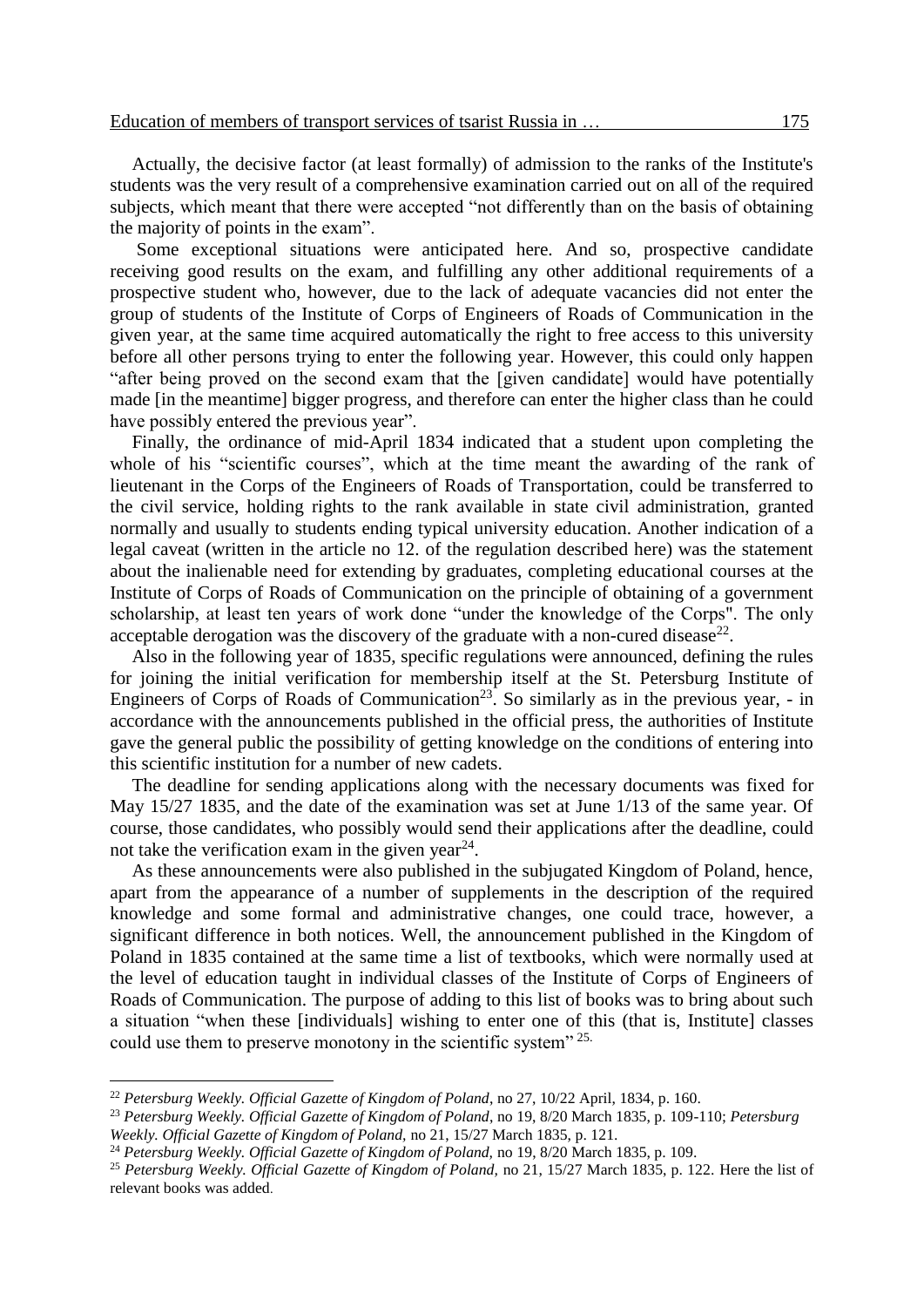A comparison of the two lists of admission requirements to the St. Petersburg Institute of Corps of Engineers of Roads of Communication in 1834 and 1835 (when a number of requirements have been clarified, especially of a formal nature) indicates according to the author of this text, the persistence of relatively unchanged tendencies in respect of the "scientific" issues, that is, the then relative stabilization as to the initial educational expectations of prospective students. The other tendency observed would be the progressive stiffening or formalisation, and, above all, the specification of administrative requirements.

In addition to this, there was a significant factor in the unification nature of the tsarist transportation educational system of the time. At that time, these authorities officially recognised the need to clearly indicate which textbooks the prospective candidates were to study and prepare for exams from, while coming from outside the strictly Russian educational circle, but still being subjugated to Russian power<sup>26</sup>.

#### **4. FINAL EXAMS AT THE INSTITUTE OF CORPS OF ENGINEERS OF ROADS OF COMMUNICATION IN 1834, 1836 AND 1837**

An important supplement to the image of educational practice carried out at the St. Petersburg Institute of Engineers of Corps of Roads Engineers in the 1830s is the analysis, available in relation to the source information given in the form of published press reports of final exam sessions, conducted in this transport school in the period of our interest. The data available for the years 1834, 1836 and 1837 in the form of formally published reports are presented below.

Beginning the description of this process, one should focus on the events that took place at the Institute on May 3/15, 1834, when a proper examination was carried out in the presence and with the personal participation of general-adjutant count Carl Wilhelm von Toll, Chief of the Department of Roads of Communication and Public Edifices of the Russian Empire. In addition, during the exam itself, there were present in the congress hall "a large audience of science-bound scholars". The rule was that not only members of the Institute questioned the examined students, but the so-called audience was inspired to do the same, and this was because asking of various questions was supposedly encouraged. Of course, the content of these questions must match the criteria of "course subjects".

It can also be argued from the description that the overall exam result was more than successful, because "it was not possible to disagree about the accuracy and an exactness that the responses [of the students] were characterised with".

It should also be added that one of the important and formal parts of the whole "examination ceremony" was the reading of a special speech on the progress of road construction in tsarist Russia, prepared especially for this occasion by the then director of the Institute: General-lieutenant Bazaine<sup>27</sup>.

<sup>&</sup>lt;sup>26</sup> The most considerable influx of relatively big number of Polish prospective engineering students to Saint Petersburg was for instance undoubtedly connected with closing by tsarist authorities in 1831 (after the November Uprising) all of Polish higher educational system – including – teaching within polytechnic system - Warsaw's School of Civil Engineering, Roads and Bridges. See: J. Żywicki, *Education of Personnel for the Needs of the Kingdom of Poland in Architecture, Construction, and Civil Engineering,* Annales Universitates Mariae Curie Skłodowska, Vol VIII, 1, 2010, p. 30-31.

<sup>27</sup> *Petersburg Weekly. Official Gazette of Kingdom of Poland*, no 35, 11/25 May 1834, p. 209; E.M. Sokolovskij, *Fifty years of the Institute of Corps of Engineers of Roads of Communication. A historical sketch.* Saint Petersburg: Printing House of Commercial House S. Strugovscikov, G. Pohitonov, N. Vodov and Co., p. 41-42. General Lieutenant Bazaine ceased to be the director of the Institute of Corps of Engineers of Roads of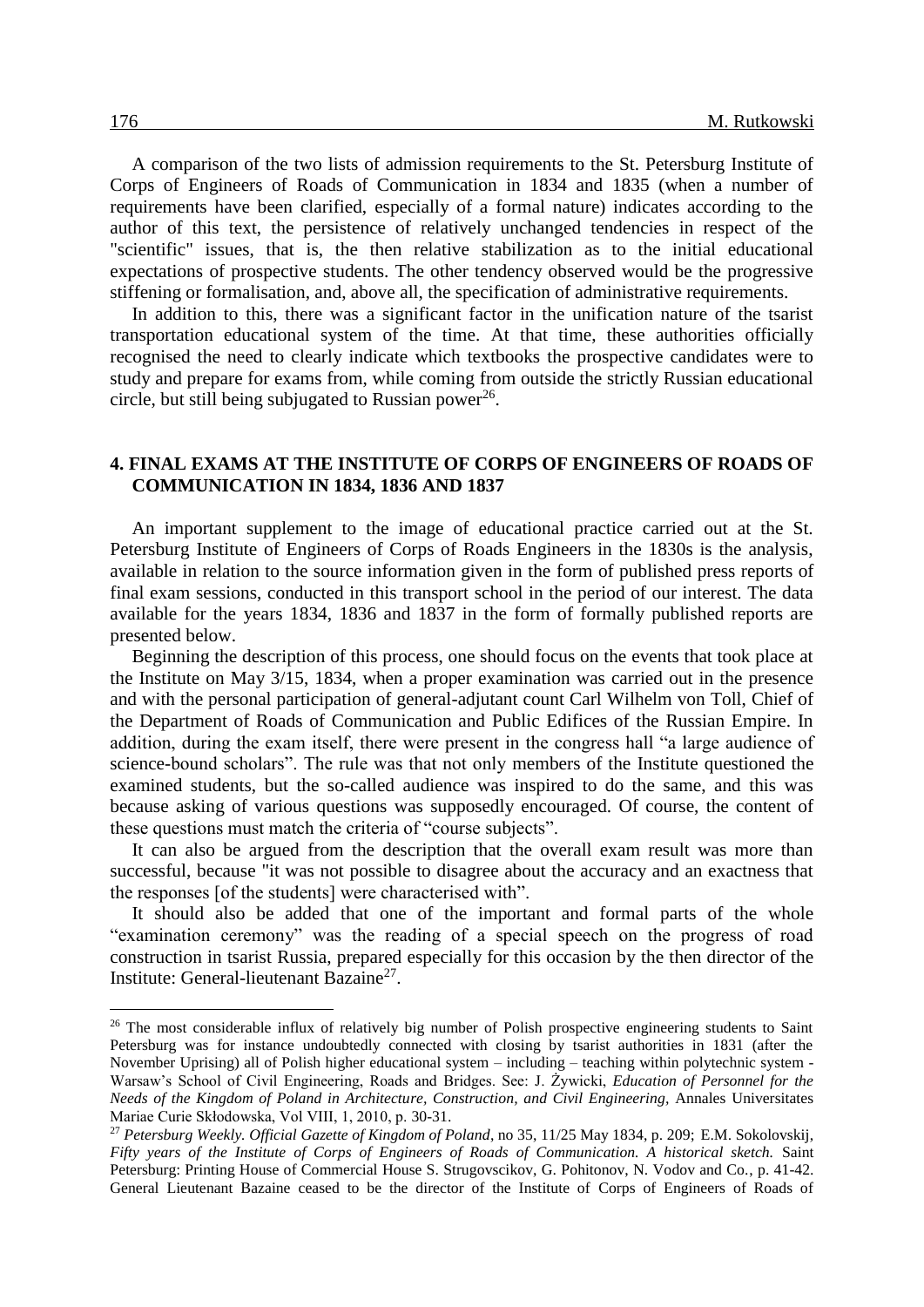However, the whole ceremony did not end there. At a later stage, the gathered guests (in the original: "the gathering of audience") were guided by Count Toll through selected rooms of the Institute of Corps of Engineers of Roads of Communication. Particularly interesting were the lecture rooms, where a large number of drawings of the cadets were displayed for inspection, etc. In addition, the visitors had the opportunity to see selected scientific (storage) cabinets located in the Academy such as; a) the physician's cabinet, and b) the cabinet in which a set of various models have been placed. As this was underlined in the formal description of the whole event, the visitors additionally saw "all the belongings of the teaching institution, so beautifully maintained and abundantly supplied" in general<sup>28</sup>.

Another public exam of transportation students about which we possess published data took place at the Institute of Corps of Engineers of Roads of Transportation on May 5/17, 1836. Similarly, as in 1834, this event took place in the presence of Count Toll, and "a large group of high officials, distinguished individuals and members of the Academy of Sciences". The questions asked by these people concerned various issues related to the entire curriculum in force. The result of the exam exceeded as usual "expectations". An enthusiastic opinion found in the press article from 1836 indicates that the exam "was a new proof of the usual progress of the Institute, rightly for the greater part attributed to the care of the enlightened superiors who have so far led it". While describing the level of answers given by students which were assessed as clear, accurate, and being of logical integrity. This, in turn, was supposed to be an exact proof of the "usefulness of the methods that were kept" by the lecturers and teachers working at the Institute. Needless to say, not all of these teachers were employed at the Institute of Corps of Engineers of Roads of Communication as their primary place of work. Namely, some of them worked full-time at the tsar's Academy of Sciences and as well as at the University of St. Petersburg.

During part of the exam, but before the final examination of the officers' class students, the director of this "teaching and research institute", General Potier, gave a laudatory speech. In proper reference to the situation, words of Potier; a) described the methodology of the curriculum, b) presented "an image of the student's behaviour", c) outlined the teaching duties of the Institute's teachers.

Subsequently, Count Toll found himself again as a guide to the Institute, leading, as he did two years ago, gathered publicity members through the individual halls, where various drawings, plans and projects were displayed. Then, the Institute's physical cabinet and the model gallery were visited. The latter has in the meantime been supplemented with "models of iron roads" and the dome of the Saint Petersburg church of the Holy Trinity. To further raise both the level of interest of those present in the whole event, as well as in the Institute's

Communication on September, 5/17, 1835 (officially: at his own request, because of "poor health"). He was replaced in this position by the current assistant of the general director, responsible for the science: generalmajor Razimon the First, who at the same time continued to perform his current duties as a person responsible for scientific issues. On the basis of Nicholas I's decision of December, 6/18,1835, the next director of the Institute was general-lieutenant Potier (Russian mutilated version of the name: Pote), who performed his duties until October, 6/18, 1836, when he was released from his new function, formally in connection with his disease. On the basis of the tsar Nicholas I issue of October 10/23, 1836, general-major Gottmann (Russian spelling of the name: Gotman) was chosen as another director of the Institute. Colonel Sevastianov was also indicated at his assistant to scientific affairs. The latter replaced in this position the general-major Razimon the First, who was finally released at the same time from his service at the Institute, again formally due to his illness. This shows, therefore, considerable turmoil in the management cast of the St. Petersburg Institute of Corps of Engineers of Roads of Communications in the 1830s.

<sup>28</sup> *Petersburg Weekly. Official Gazette of Kingdom of Poland,* no 35, 11/25 May 1834, p. 209.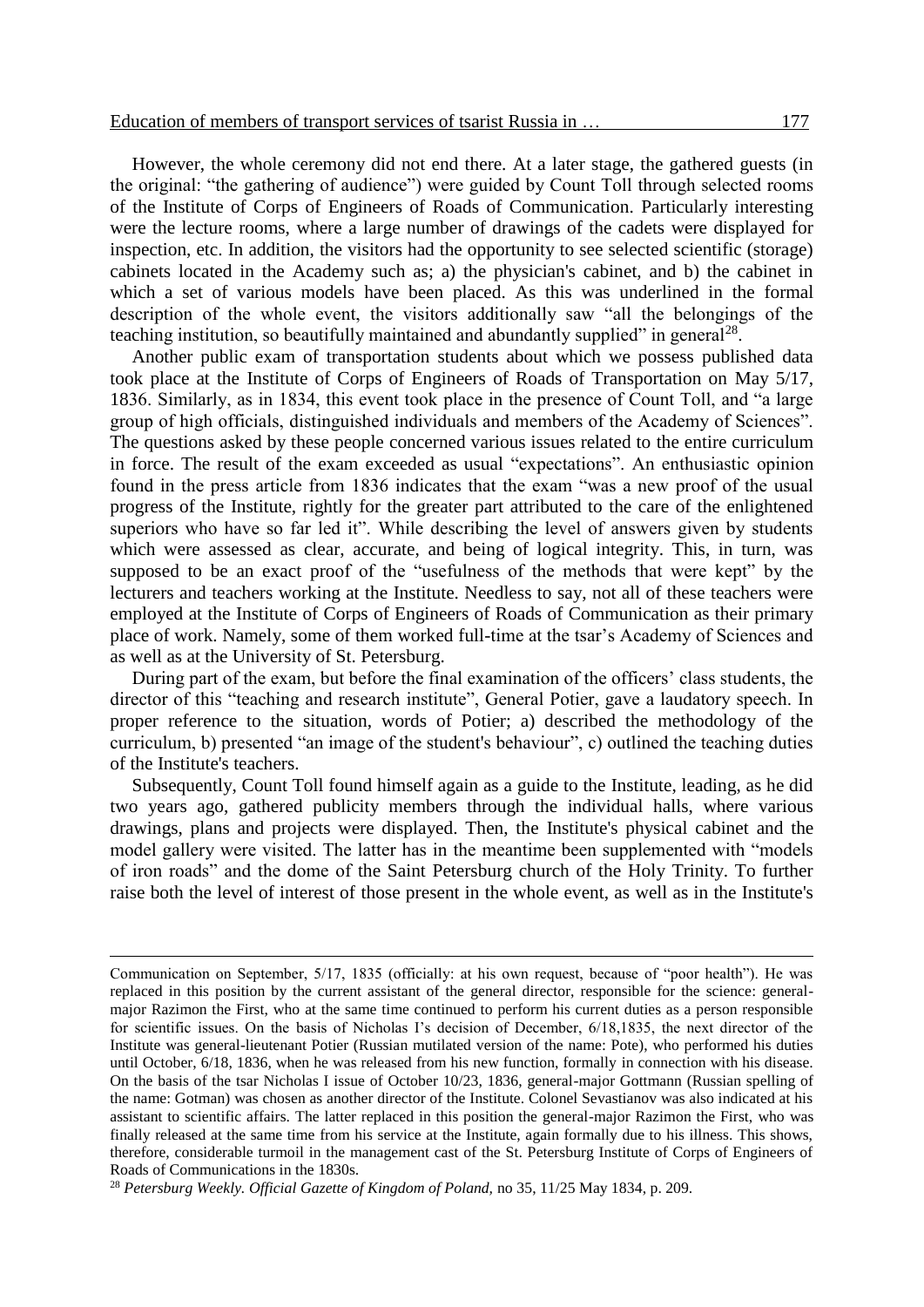activity itself, Count Toll also decided to give his own personal lecture, describing this time various "hydrographic" systems.

Even if at first glance everything was almost quite the same as before, nevertheless in 1836 a significant change occurred in the description of the whole ceremony. It was then that it was noted that "the congregation was pleased to see that there were added quite many new subjects [of teaching], closely linked with the main skills, especially the moral history of the same teachings, that were so great grown in this Institute".

It was also noted with an obvious recognition that "hence the care and foresight of some expert persons who are entrusted with [guidance of] the direction and maintenance of the Institute, do not neglect anything that may make it worthy of their purpose, the purpose of education for the service  $\Lambda$ . /of capable engineers and faithful [tsarist] subjects<sup> $29$ </sup>.

Finally, in the next year of 1837, the public exam of the students of the Institute of Corps of Engineers of Roads of Communication took place on May 3/15. As before, it was held in the presence of general-adjutant Count Toll and the so-called "gathering, as numerous as great", which composed at the time of; a) the president of the St. Petersburg State Council, b) the ambassador of the French king, and c) other "persons belonging to the diplomatic body". Surprisingly, this time the answers given by the cadets and selected student-officers were merely regarded as "satisfactory". However, this educational collapse was to some extent alleviated by the assessment of the answers given by some student-officers, who passed their exam with answers that "proved their great progress in the sciences". This year (as it was, by the way, the twenty-fifth "release" of adepts in the history of the described St. Petersburg Academy), as many as 33 ensigns and 36 second-lieutenants (69 people in total) were deemed worthy of increasing in their ranks and referring to work directly in active service.

After completing the examination part of the event, General Gottmann (formerly a student, became director of the Academy from October 1836) presented a short speech, in which he outlined "the reasons of the progress that this [Institute] may rightly boast of". In addition, Gottmann also directed his words to the students who were about to leave the university walls, making observations about their obligations to the Tsar and the fatherland.

Next, in the company of Count Toll, a traditional visit was made by the guests to selected rooms and cabinets of the Institute of Corps of Engineers of Roads of Communication, where they had put on public display; a) the best drawings and plans made by students, and b) some scientific archives. As usual, special attention was paid to the cabinets: physical, mineralogical and of models, where it was not without pride, that the occurrence of "variety of objects, their great number, [and] their wealth and perfection [of their] craftsmanship" was notice $d^{30}$ .

So as one can see, a typical description of the examination of adepts of St. Petersburg Transport Academy during the 1830s in a way consisted of three quasi-independent parts. Above all, the examination of the cadet or officers itself was described generally and briefly, as were the results obtained in this respect. In addition, there was a customary description of the speech given by the current director of the Institute. Typically, it was also emphasised in these reports the custom of "touring" the guests around the Institute's rooms and cabinets by the Russian "minister of transport" - Count Carl Wilhelm von Toll.

<sup>29</sup> *Petersburg Weekly. Official Gazette of Kingdom of Poland,* no 37, 15/27 May 1836, p. 222.

<sup>30</sup> Ibidem, p. 212.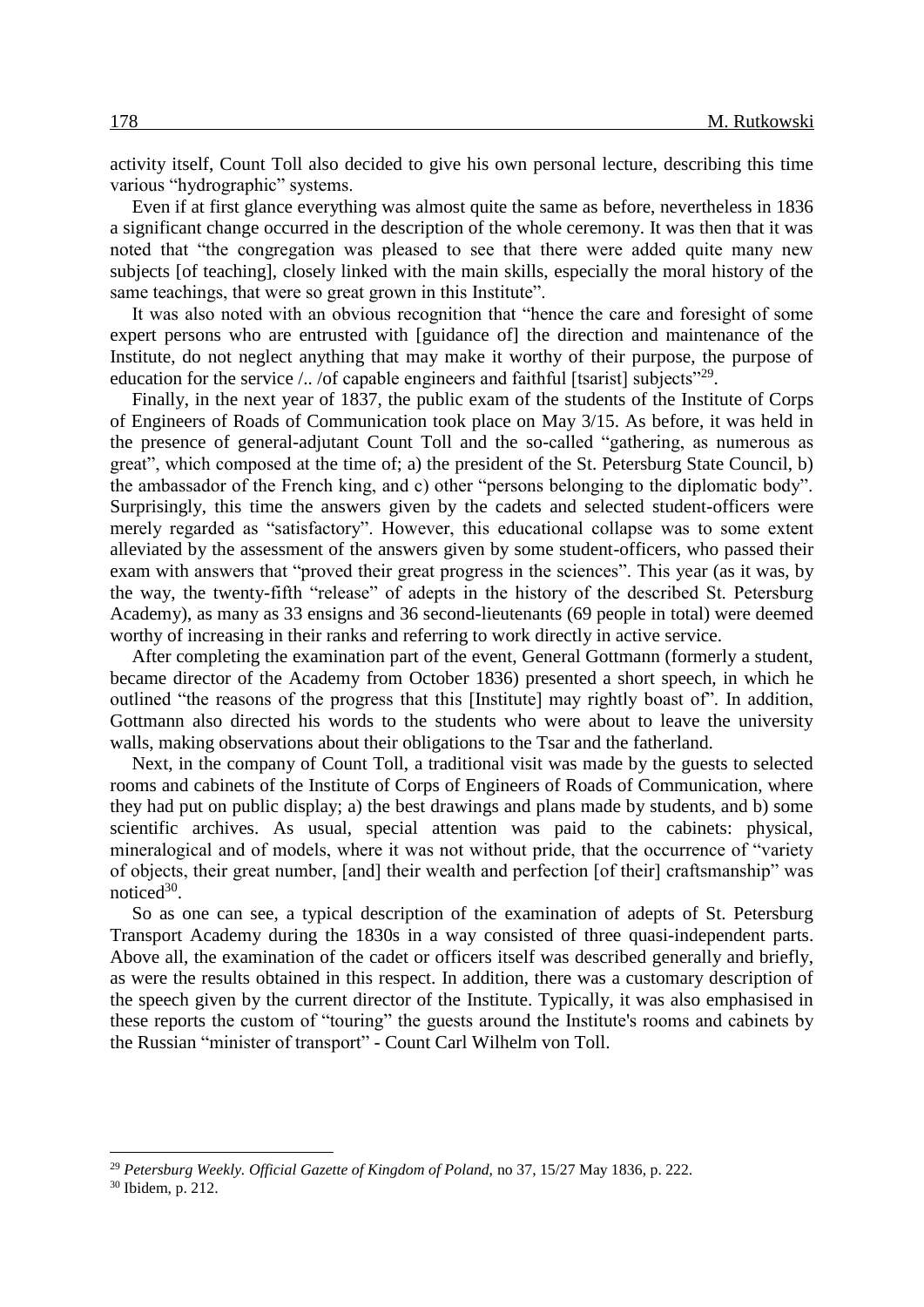

Fig. 3. Bolesław Skirmunt, Polish nationality cadet of tsarist Corps of Engineers of Roads of Communication as depicted in 1833<sup>31</sup>

Finally, it is worth noting that, although foreigners had finally been banned from joining the St. Petersburg Institute of Corps of Engineers of Roads of Communication, this did not apply to Poles, living after partitions of the Republic within the boundaries of the extended Muscovite Imperium. Plus it should also be recalled that after the November Uprising of 1831, they no longer had the opportunity to study in the colleges of the Congress of Vienna, Kingdom of Poland. For these two reasons, we are provided with some partial evidence (given for one year really) of recorded promotions of Pole students of the St. Petersburg Transport Academy.

Hence the year of 1836 turned out to be particularly important in this aspect, because at that time significantly, a lot of Poles received promotions (after completing the public exam), as considerable data on this subject appeared in official reports, available in form of press reports distributed in the Kingdom. As a result, it can be noted that the following people of Polish nationality and descent, students of the tsarist Corps of Engineers of Roads of Communication, obtained by order of Nicholas I of May 27/June 8, 1836 "elevation in ranks". Among them, there were, first of all, the second lieutenants: Krassowski, Strokowskski and Brzeziński, who were nominated as lieutenants. Further appropriate nominations for the rank of second lieutenants were obtained by the ensigns: Kieberdź and Smolikowski (in the future both of them became chiefs of the Departments of Roads of Communication/Land and Water Communications of the Russian Empire and the Kingdom of Poland), Suchodolski, Szymański, Zbrożek, Jowiec, Jerzemski, Hryniewicz, Sakowski and Horodecki. In turn, the following Polish non-commissioned officers were appointed to the rank of ensigns: Karol Napierski, Bronisław Slizień, Michał Bohomolec, Alexander Hłasko, Edward Brzezinski,

<sup>31</sup> Unofficial Site of the Depot of South-East Voronez –Kursk Raiload.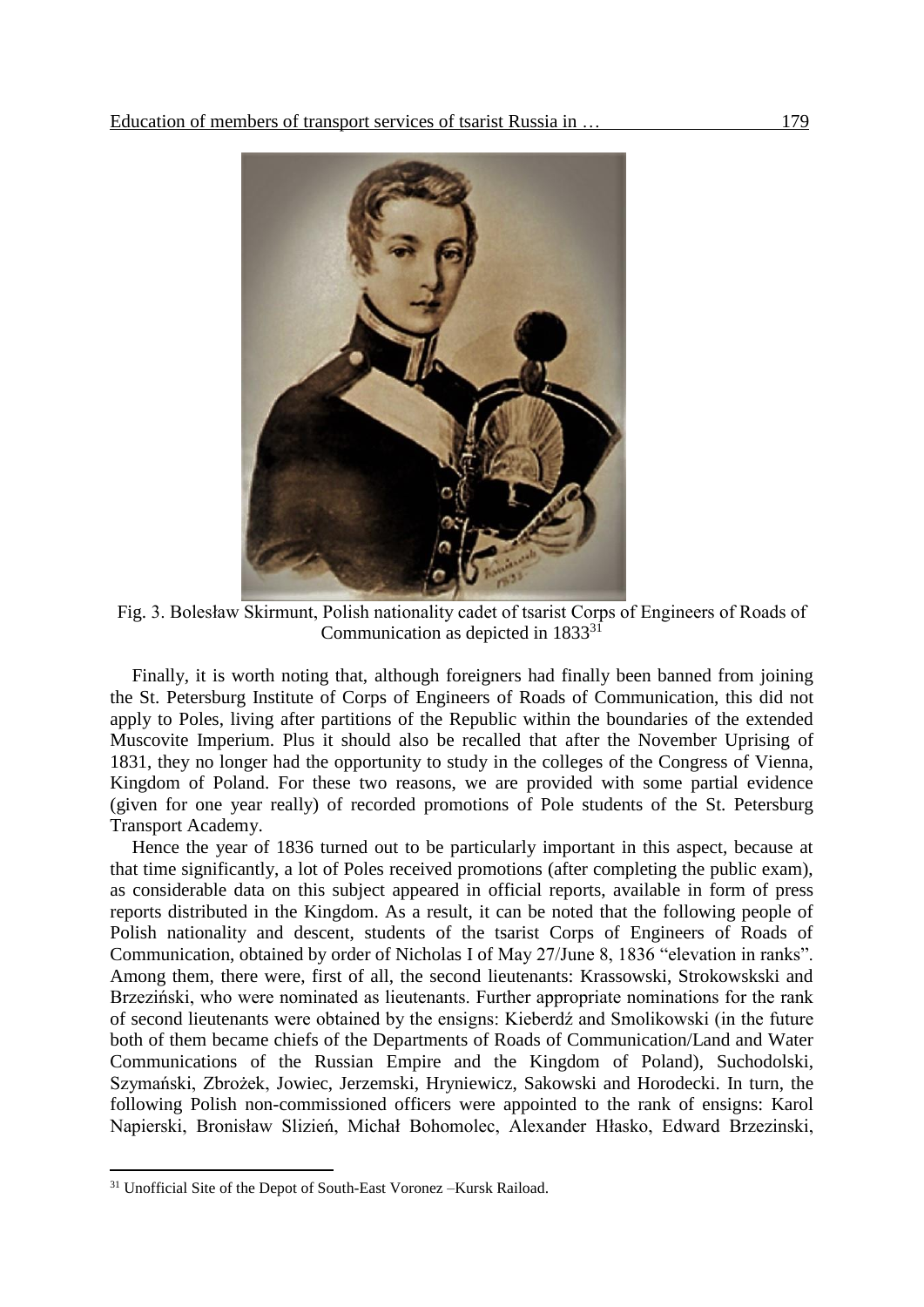Augustyn Zaleski, Aleksander Matusiewicz and Prince Józef Drucki-Lubecki (apparently coming from famous Polish aristocratic family, whose representatives played important roles in the Russian-Polish relation of that time) $^{32}$ .

As can be seen from the obtained selective data, Poles constituted a decidedly over representative percentage figure of the students of the Institute of Corps of Engineers of Roads of Communication, raised in ranks in the mid of 1830s, especially in relation to second lieutenants and ensigns. For example, the number can be estimated as 18 to69, (for 1836), which in practice accounted for approximately 26% of all promotions. It is difficult, however, to assess whether this relationship persisted throughout the whole of the 1830s, especially when one considers the political turmoil of that period and the general attitude of the invading Muscovite State to the Polish in question. On the other hand, however, it should be recollected that huge personnel shortages existed in the transport services of the Russian Empire at that time, which could have made possible blocking measures as counterproductive ones. This thesis is supported by Tsar Nicholas's decision of June of 1832, incorporating the Kingdom of Poland's transportation engineering services staff into the official administrative structures of the Russian Empire<sup>33</sup>. Even so, it would be an extremely rare case where the official tsarist policy in some sense co-operated with the bottom-up attitude of the Polish society.

#### **5. Conclusion**

 $\overline{a}$ 

When referring to the Saint Petersburg Institute of Corps of Engineers of Roads of Communication, the main organisational and didactic scheme and framework of the institution' activity (and their subsequent adjustment to the requirements of contemporary reality) and their adjustment to the requirements of the changing reality, were well undoubtedly already set in the 1820s, this is the next decade that brings a number of solutions which has significantly changed the scope and character of the teaching process of future tsarist transport services members at a higher level.

In the main part, of course, it could have been combined with the particular change in the administrative position of the head of Board of Roads of Communication and Public Buildings, which this new position found Count Toll, who, undoubtedly showed a deep interest in the research and teaching activities of Saint Petersburg Institute. This was essentially important in the event of relatively abrupt and multiple changes in the position of the director of the Institute of Corps of Engineers of Roads of Communication, which process was undoubtedly observed in that period.

With a chronic shortage of full-time, adequately educated employees of the transport administration in Nicholas I's Russia, the Estonian German at the Russian service, Count Toll<sup>34</sup> hardly tried to bring (with the positive effect of this idea) the strictest restrictions on access to the teachings of the Saint Petersburg Transport Academy, especially for people in the view of tsarist authorities considered as unauthorised, unnecessary, or even undesirable individuals. In order to achieve such a goal, such solutions were introduced; a) intra-Russian legal acts, explicitly excluding certain categories of the population from this already limited

<sup>32</sup> *Petersburg Weekly. Official Gazette of Kingdom of Poland,* no 45, 16/28 June 1836, p. 267.

<sup>33</sup> A. Okolski, *The Lecture of Administrative Law and Polish Administrative Law in Force in the Kingdom of Poland.* Warsaw: Editorial Office of Library of Legal Utilities, 1880, p. 144.

<sup>34</sup> *Genealogical Handbook of Baltic Knighthoods. Tail Estonia, Department of Genealogical Research and Portfolio Findings, Görlitz: G.U. Starte,* 1930, p. 434.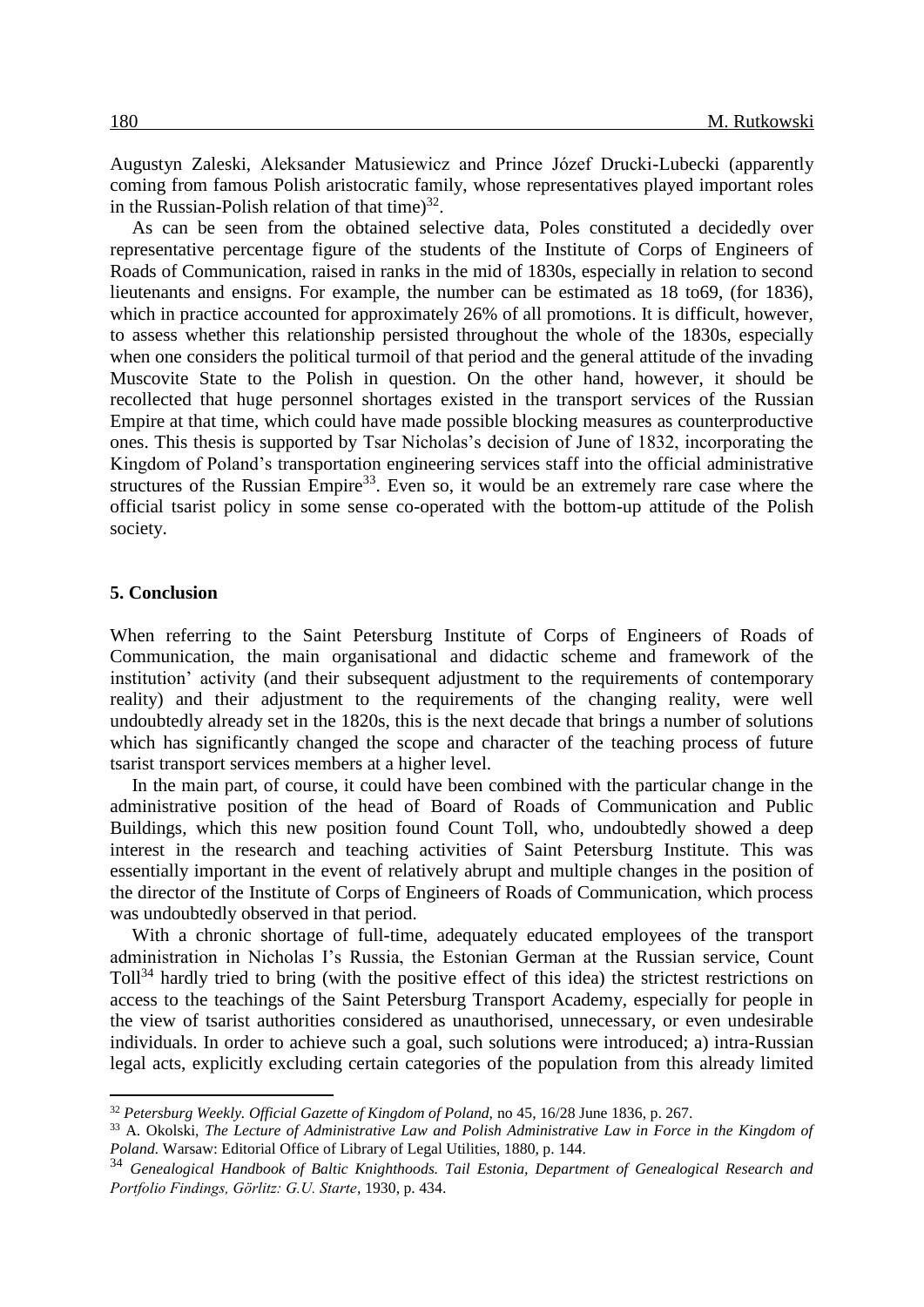"privilege", b) introducing of extremely strict defined requirements regarding the obligation to provide all documentation seen as a condition sine qua non just to get access to the qualification exam itself, c) exclusion of foreigners/aliens from any possibility to enter the Institute of Corps of Engineers of Roads of Communication, located in Saint Petersburg.

The positivity that can be observed in the didactic activity of the Institute of the 1830s is the maintenance or even expansion, of the already broadly defined curriculum, which as it is, should be presumed full, and therefore, implemented at a high substantive level. This high level of overall education seems to be also confirmed by most of the results of the final exams, which to much surprise, saw the Polish group of students as obviously overrepresented (as can be clearly deduced from the available detailed data for 1836) among all adepts, standing for  $\frac{1}{4}$  of them.

Thus, we have several paradoxes described in this article in the didactic activity of the Institute of Corps of Engineers of Roads of Communication. These are; a) limiting general access to the learning process taking place simultaneously with an increasing need to have appropriate staff country-wide,b) as a result of the previous, maintaining or further developing in practice of the system which may be seen as an all too elitist education (which, of course, came together with keeping of an unusually high threshold of knowledge at the entrance to the Academy, also while going through the final exams at the end of the educational process), presently when the need for the moment would rather indicate introducing of "more mass" transport education, c) narrowing participation in the teaching at the Institute to the "nonalien" group of students, while at the same time appearing among the adepts of definite national overrepresentation of Polish element.

#### **References**

- 1. *Genealogisches Handbuch der baltischen Ritterschaften.* Tail Estland, Band 1. 1930. Görlitz: Verlag fur Sippenforschung und Mappenfunde, G.U. Starte. [In German: *Genealogical Handbook of Baltic Knighthoods*. Tail Estonia, Department of Genealogical Research and Portfolio Findings, Görlitz: G.U. Starte].
- 2. Krusenstern [de], Aleksandr Ivanovic. 1838. *Rys systemu, postępów i stanu oświecenia publicznego w Rossyi. Ułożony z dokumentów urzędowych. Przełożony na język polski przez Karola Jerzmanowskiego.* Warszawa: S. Olgerbrand. [In Polish: *An outline of the system, progress and state of public enlightenment in Russia. Composed from official documents. Translated into Polish by Karol Jerzmanowski*. Warsaw: S. Olgerbrand].
- 3. Larionov Aleksiej Mihailovic. 1910. *Istoria Instituta Inzenierov Putej Soobscenja Imperatora Aleksandra I-go za pervoje stoletje jego sucestvovanja 1810-1910.* Sankt Petersburg. Tipografia Ju. N. Erlich. [In Russian: *History of the Institute of Engineers of Roads of Communication of Imperator Alexander I for first one hundred years of its existence*. Saint Petersburg: Printing House of Ju. N. Erlich]
- 4. Neoficjalnyj sajt Lokomotivnogo Depo Voronez Kursk bostocno-juznoj zeloezndodorogi. Available at: http://vrn-6.ucoz.ru/index/istorija\_formennoj\_odezhdy\_ zheleznodorozhnikov/0-68. [In Russian: Unofficial Site of the Depot of South-East Voronez –Kursk Raiload].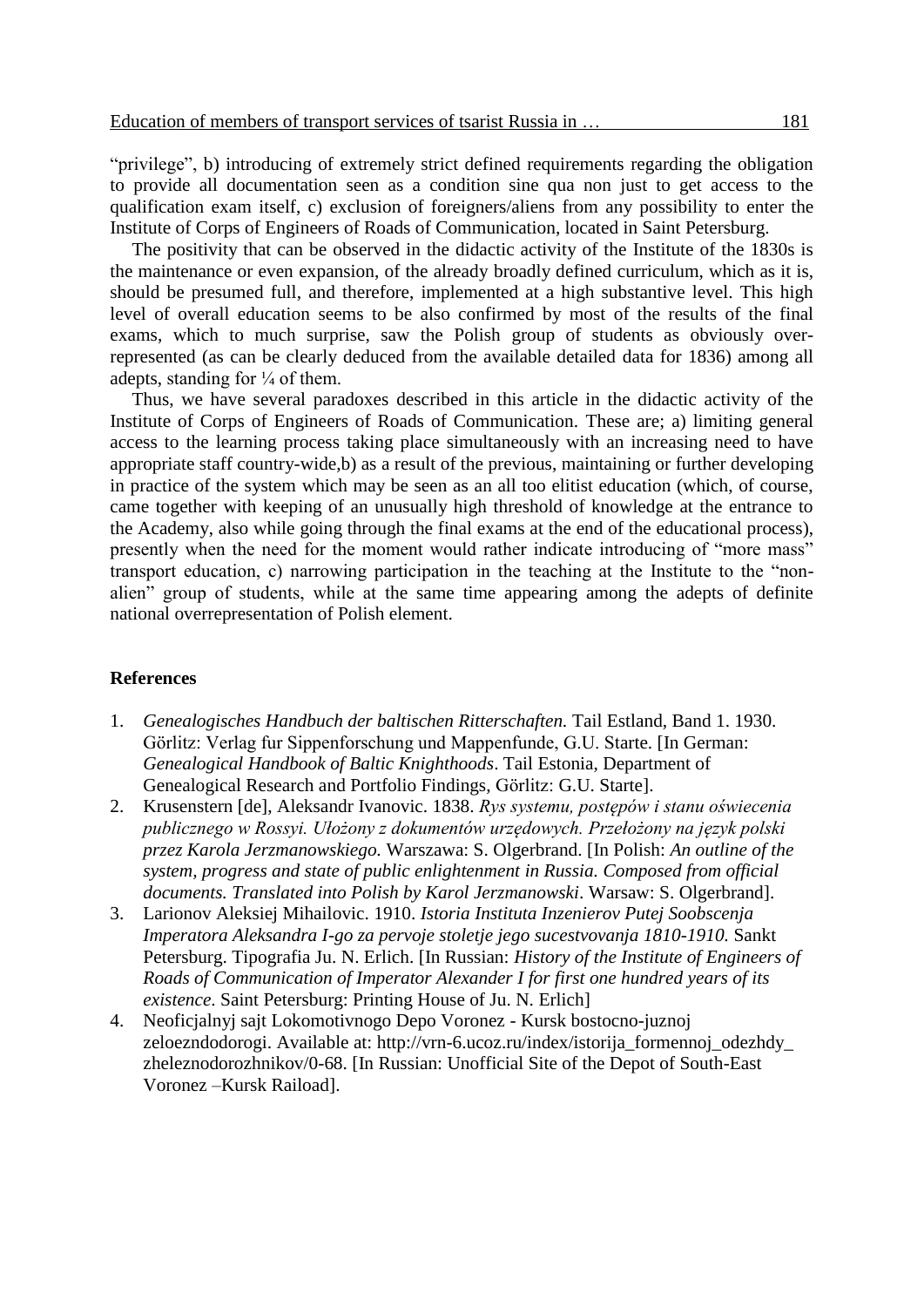- 5. Okolski Antoni. 1880. Wykład prawa administracyjnego oraz prawa administracyjnego obowiązującego w Królestwie Polskiem. Warszawa: Redakcya Biblioteki Umiejętności Prawnych. [In Polish: The Lecture of Administrative Law and Polish Administrative Law in Force in the Kingdom of Poland. Warsaw: Editorial Office of Library of Legal Utilities].
- 6. Polnoje Sobranje Zakonov Rossijskoj Imperii, Sobranje Vtoroje. 1830. Vol. 4, 1829, Tipografia Vtorogo Otdelenja Sobstvennoj Jego Imperatorskogo Velicestva, Sankt Petersburg, 1830. [In Russian: *Full Digest of Laws of the Russian Empire*. Second Edition. Saint Petersburg: Printing House of Second Division of His Imperial Majesty's Chancery].
- 7. Polnoje Sobranje Zakonov Rossijskoj Imperii, Sobranje Vtoroje, Vol. 1834, Tipografja Vtorogo Otdelenja Sobstvennoj Jego Imperatorskogo Velicestva, Sankt Petersburg, 1835. [In Russian: [In Russian: Full Digest of Laws of the Russian Empire. Second Edition. Saint Petersburg: Printing House of Second Division of His Imperial Majesty's Chancery].
- 8. *Programma dlja ekzamena vospitannikov Instituta Korpusa Inzenierov Putej Soobscernja, 1824/ Programme pour l'examen des elèves de L'Institut du corps des ingénieurs des voies de communication.* Tipografia Imperatorskoj Akademii Nauk, Sankt Peterburg 1824. [In Russian and French: *Exam program for cadets of the Institute of Corps of Engineers of Roads of Communications 1824*. Saint Petersburg: Printing House of the Imperial Academy of Sciences].
- 9. *Tygodnik Petersburski. Gazeta Urzędowa Królestwa Polskiego,* March 9/21, 1834, No. 18. Sankt Petersburg: J.E. Przecławski. [In Polish: *Petersburg Weekly. Official Gazette of Kingdom of Poland*. Saint Petersburg: J.E. Przecławski].
- 10. *Tygodnik Petersburski. Gazeta Urzędowa Królestwa Polskiego,* April 6/18, 1834, No. 26. Sankt Petersburg: J.E. Przecławski. [In Polish: *Petersburg Weekly. Official Gazette of Kingdom of Poland*. Saint Petersburg: J.E. Przecławski].
- 11. *Tygodnik Petersburski. Gazeta Urzędowa Królestwa Polskiego,* April 10/22, 1834, No. 27. Sankt Petersburg: J.E. Przecławski. [In Polish: Petersburg Weekly. Official Gazette of Kingdom of Poland. Saint Petersburg: J.E. Przecławski].
- 12. *Tygodnik Petersburski. Gazeta Urzędowa Królestwa Polskiego,* May 11/25, 1834, No. 35. Sankt Petersburg: J.E. Przecławski. [In Polish: *Petersburg Weekly. Official Gazette of Kingdom of Poland*. Saint Petersburg: J.E. Przecławski].
- 13. *Tygodnik Petersburski. Gazeta Urzędowa Królestwa Polskiego,* March 8/20, 1835, No. 19. Sankt Petersburg: J.E. Przecławski. [In Polish: *Petersburg Weekly. Official Gazette of Kingdom of Poland*. Saint Petersburg: J.E. Przecławski].
- 14. *Tygodnik Petersburski. Gazeta Urzędowa Królestwa Polskiego,* March 15/27, 1835, No. 21. Sankt Petersburg: J.E. Przecławski. [In Polish: *Petersburg Weekly. Official Gazette of Kingdom of Poland*. Saint Petersburg: J.E. Przecławski].
- 15. *Tygodnik Petersburski. Gazeta Urzędowa Królestwa Polskiego,* June 16/28, 1836, No. 45. Sankt Petersburg: J.E. Przecławski. [In Polish: *Petersburg Weekly. Official Gazette of Kingdom of Poland*. Saint Petersburg: J.E. Przecławski].
- 16. *Tygodnik Petersburski. Gazeta Urzędowa Królestwa Polskiego,* December 15/27, 1836, No. 97. Sankt Petersburg: J.E. Przecławski. [In Polish: *Petersburg Weekly. Official Gazette of Kingdom of Poland*. Saint Petersburg: J.E. Przecławski].
- 17. *Tygodnik Petersburski. Gazeta Urzędowa Królestwa Polskiego,* May 14/26, 1837, No 37. Sankt Petersburg: J.E. Przecławski. [In Polish: *Petersburg Weekly. Official Gazette of Kingdom of Poland*. Saint Petersburg: J.E. Przecławski].